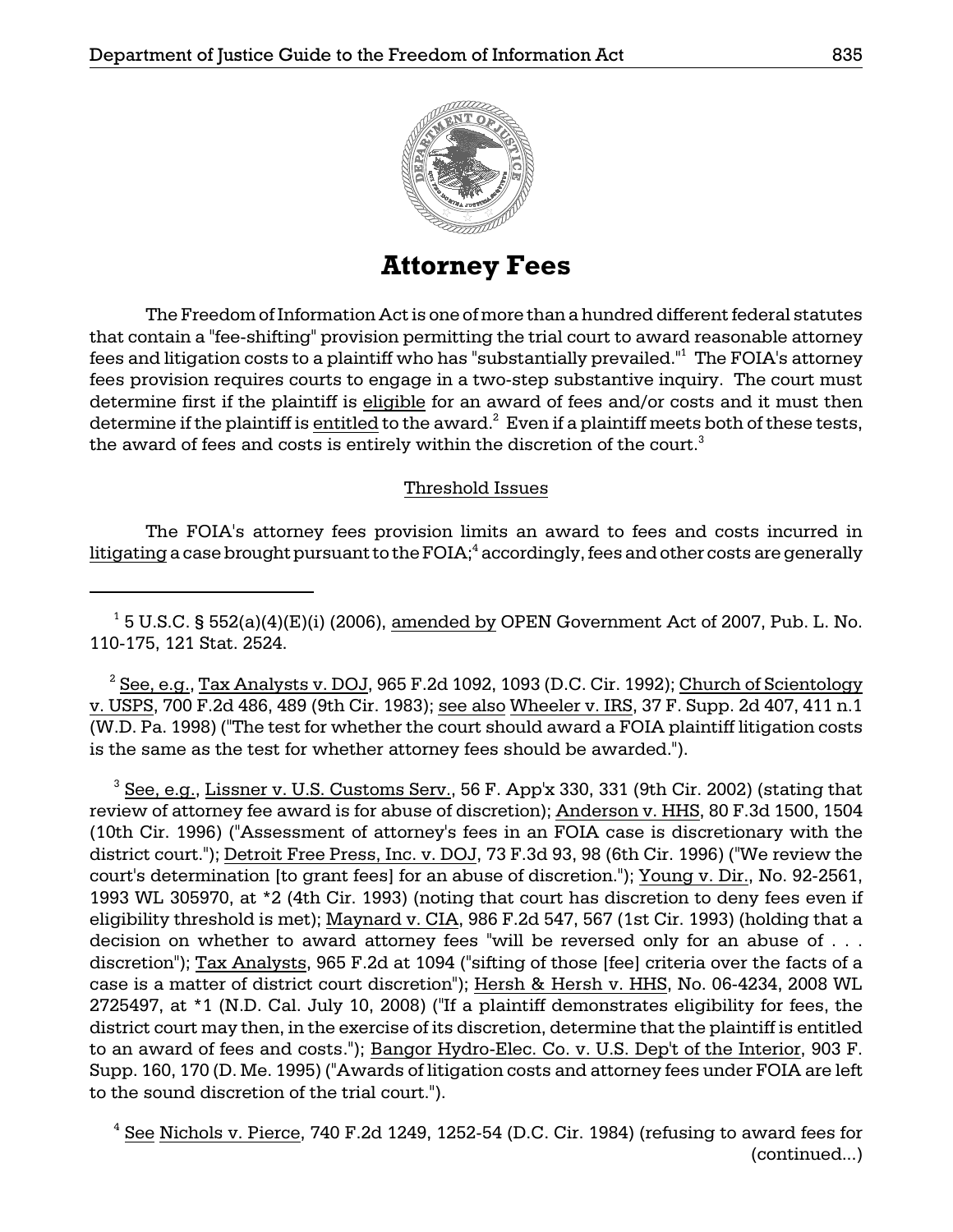not awarded for services rendered at the administrative level.<sup>5</sup> Furthermore, the Court of Appeals for the District of Columbia Circuit has held that FOIA litigation costs related to disputes with third parties, "who are not within the government's authority or control, with respect to litigation issues that were neither raised nor pursued by the government, cannot form the basis of a fee award under 5 U.S.C.  $\S$  552(a)(4)(E).<sup>16</sup>

A threshold eligibility matter concerns precisely who can qualify for an award of attorney fees. The D.C. Circuit has found that the Supreme Court's decision in Kay v. Ehrler<sup>7</sup> establishes that subsection (a)(4)(E)(i) of the FOIA does not authorize the award of fees to a pro se non-attorney plaintiff, because "the word 'attorney,' when used in the context of a feeshifting statute, does not encompass a layperson proceeding on his own behalf."<sup>8</sup> In order to

<sup>4</sup> (...continued)

plaintiff's success under Administrative Procedure Act, 5 U.S.C. §§ 701-706 (2006), resulting in order to agency to issue regulations, despite plaintiff's claim of victory under FOIA subsection (a)(1)), because Complaint failed to assert claim under or rely specifically on FOIA).

 $^5$  See AutoAlliance Int'l, Inc. v. U.S. Customs Serv., No. 02-72369, slip op. at 3 (E.D. Mich. Mar. 23, 2004) (denying attorney fees for time spent on "administrative appeals that should have been completed prior to filing suit"); Inst. for Wildlife Prot. v. U.S. Fish & Wildlife Serv., No. 02-6178, slip op. at 6 (D. Or. Dec. 3, 2003) (deducting hours spent on FOIA administrative process for fee-calculation purposes); Nw. Coal. for Alternatives to Pesticides v. Browner, 965 F. Supp. 59, 65 (D.D.C. 1997) ("FOIA does not authorize fees for work performed at the administrative stage."); Associated Gen. Contractors v. EPA, 488 F. Supp. 861, 864 (D. Nev. 1980) (concluding that attorney fees are unavailable for work performed at administrative level); cf. Kennedy v. Andrus, 459 F. Supp. 240, 244 (D.D.C. 1978) (rejecting attorney fees claim for services rendered at administrative level under Privacy Act, 5 U.S.C. § 552a (2006)), aff'd, 612 F.2d 586 (D.C. Cir. 1980) (unpublished table decision). But see Or. Natural Desert Ass'n v. Gutierrez, 442 F. Supp. 2d 1096, 1101 (D. Or. 2006) (awarding fees for work performed at the administrative level, on the rationale that "exhaustion of remedies is required and provides a sufficient record for the civil action") (appeal pending); McCoy v. BOP, No. 03-383, 2005 WL 1972600, at \*4 (E.D. Ky. Aug. 16, 2005) (permitting fees for work on plaintiff's administrative appeal, on the rationale that it "was necessary to exhaust administrative remedies"), reconsideration denied, No. 03-383 (E.D. Ky. Oct. 6, 2005); cf. Tule River Conservancy v. U.S. Forest Serv., No. 97-5720, slip op. at 16-17 (E.D. Cal. Sept. 12, 2000) (allowing attorney fees for pre-litigation research on "how to exhaust [plaintiff's] administration remedies prior to filing suit" and on "how to file FOIA complaint").

 $6$  Judicial Watch, Inc. v. U.S. Dep't of Commerce, 470 F.3d 363, 373 (D.C. Cir. 2006).

 $^7$  499 U.S. 432 (1991).

<sup>8</sup> Benavides v. BOP, 993 F.2d 257, 259 (D.C. Cir. 1993) (explaining Kay decision); see Bensman v. U.S. Fish & Wildlife Serv., 49 F. App'x 646, 647 (7th Cir. 2002) ("Even when a pro se litigant performs the same tasks as an attorney, he is not entitled to reimbursement for his time."); Sukup v. EOUSA, No. 02-0355, 2007 WL 2405716, at \*1 (D.D.C. Aug. 23, 2007) ("Pro se plaintiffs may not recover attorney's fees under the FOIA."); Deichman v. United States, No. 2:05cv680, 2006 WL 3000448, at \*7 (E.D. Va. Oct. 20, 2006) (holding that pro see litigant cannot (continued...)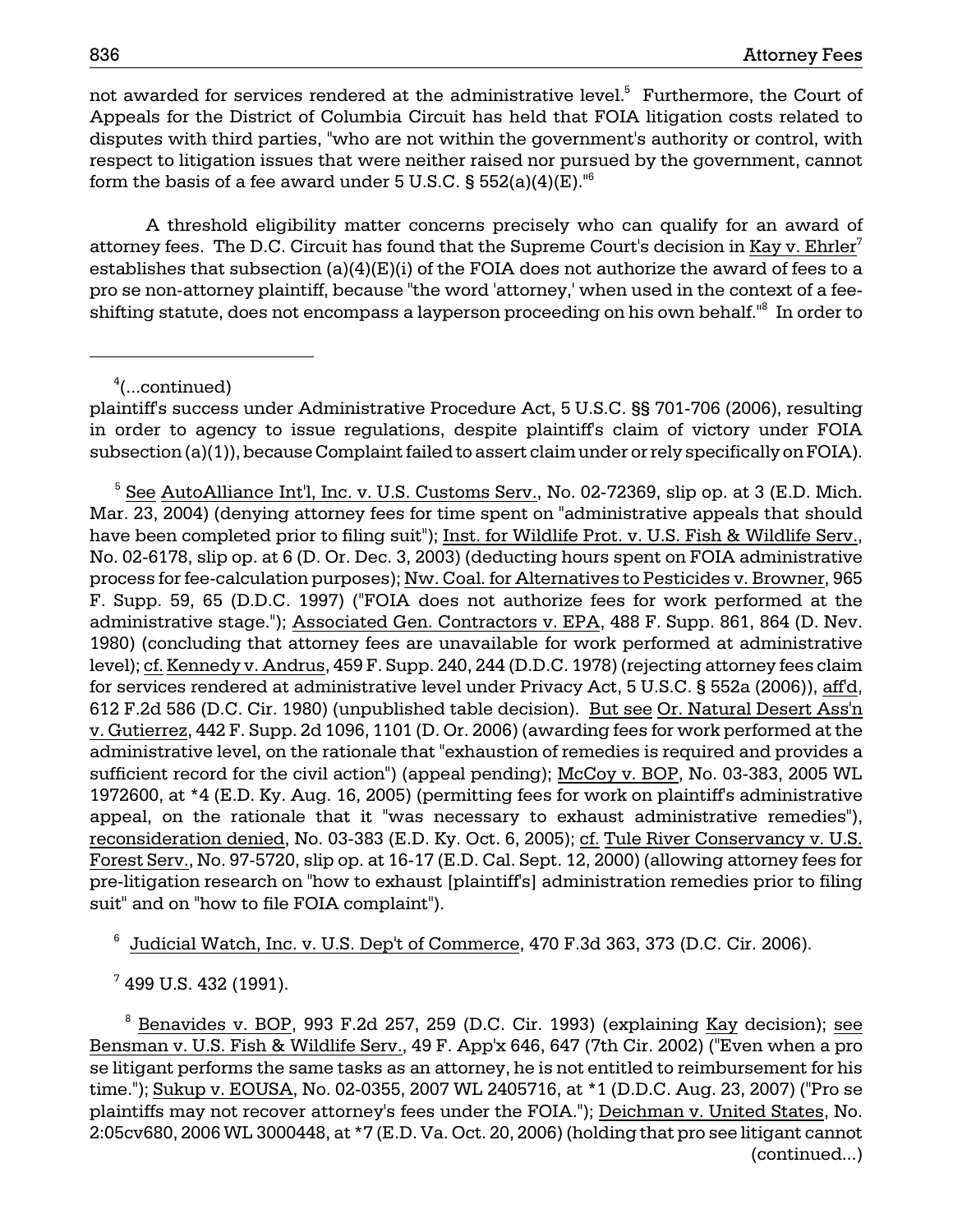be eligible for attorney fees, therefore, a FOIA plaintiff must have a representational relationship with an attorney.<sup>9</sup>

plaintiff who also is an attorney. $^{10}$  Because the fee-shifting provision of the FOIA was Furthermore, Kay indicated that no award of attorney fees should be made to a pro se intended "'to encourage potential claimants to seek legal advice before commencing litigation,"<sup>11</sup> and because a pro se attorney, by definition, does not seek out the "detached and objective perspective necessary" to litigate his FOIA case, $^{12}$  the overwhelming majority of courts have agreed with Kay and have held that a pro se attorney is not eligible for a fee award that otherwise would have had to be paid to counsel.<sup>13</sup> This is particularly so because

8 (...continued)

recover attorney fees under FOIA); Lair v. Dep't of the Treasury, No. 03-827, 2005 WL 645228, at \*6 (D.D.C. Mar. 21, 2005) (explaining that "pro-se non-attorney . . . may not collect attorney fees" (citing Benavides)), reconsideration denied, 2005 WL 1330722 (D.D.C. June 3, 2005).

<sup>9</sup> See Kooritzky v. Herman, 178 F.3d 1315, 1323 (D.C. Cir. 1999) (holding that for all similarly worded fee-shifting statutes, "the term 'attorney' contemplates an agency relationship between a litigant and an independent lawyer"); see also Blazy v. Tenet, 194 F.3d 90, 94 (D.C. Cir. 1999) (concluding that attorney need not file formal appearance in order for litigant to claim fees for consultations, so long as attorney-client relationship existed) (Privacy Act case); cf. Anderson v. U.S. Dep't of the Treasury, 648 F.2d 1, 3 (D.C. Cir. 1979) (indicating that when an organization litigates through in-house counsel, any payable attorney fees should not "exceed[] the expenses incurred by [that party] in terms of [in-house counsel] salaries and other out-of-pocket expenses").

 $10$  499 U.S. at 438 ("The statutory policy of furthering the successful prosecution of meritorious claims is better served by a rule that creates an incentive to retain counsel in every case.") (emphasis added). But see Baker & Hostetler LLP v. U.S. Dep't of Commerce, 473 F.3d 312, 324 (D.C. Cir. 2006) (relying on dictum in Kay and holding that law firm representing itself is eligible for attorney's fees), reh'g denied, No. 05-5185 (D.C. Cir. Apr. 24, 2007).

<sup>11</sup> Kay, 499 U.S. at 434 n.4 (quoting Falcone v. IRS, 714 F.2d 646, 647 (6th Cir. 1983)).

 $12$  Id.

 conclude otherwise than that pro se litigants who are attorneys are not entitled to attorney's announced in <u>Kay</u> apply with "equal force" in FOIA case); <u>Albino v. USPS,</u> No. 01-563, 2002 WL 32345674, at \*8 (W.D. Wis. May 20, 2002) (agreeing that pro se plaintiffs who are attorneys are 829 F. Supp. 1191, 1193 (N.D. Cal. 1993) (stating that "fairness and sound policy" compel same  $13$  See, e.g., Burka v. HHS, 142 F.3d 1286, 1289 (D.C. Cir. 1998) ("It is ... impossible to fees under FOIA."); Ray v. DOJ, 87 F.3d 1250, 1252 (11th Cir. 1996) (deciding that principles barred from receiving attorney fees under the rationale of Kay); Manos v. Dep't of the Air Force, treatment of attorney and non-attorney pro se FOIA plaintiffs); Whalen v. IRS, No. 92C 4841, 1993 WL 532506, at \*11 (N.D. Ill. Dec. 20, 1993) (finding "no satisfactory distinction between pro se FOIA litigants who are lawyers and those who are not for the propose of awarding fees"); cf. Chin v. U.S. Dep't of the Air Force, No. 99-31237, slip op. at 3 (5th Cir. June 15, 2000) (per curiam) (assuming, but not deciding, that Cazalas v. DOJ, 709 F.2d 1051 (5th Cir. 1983), (continued...)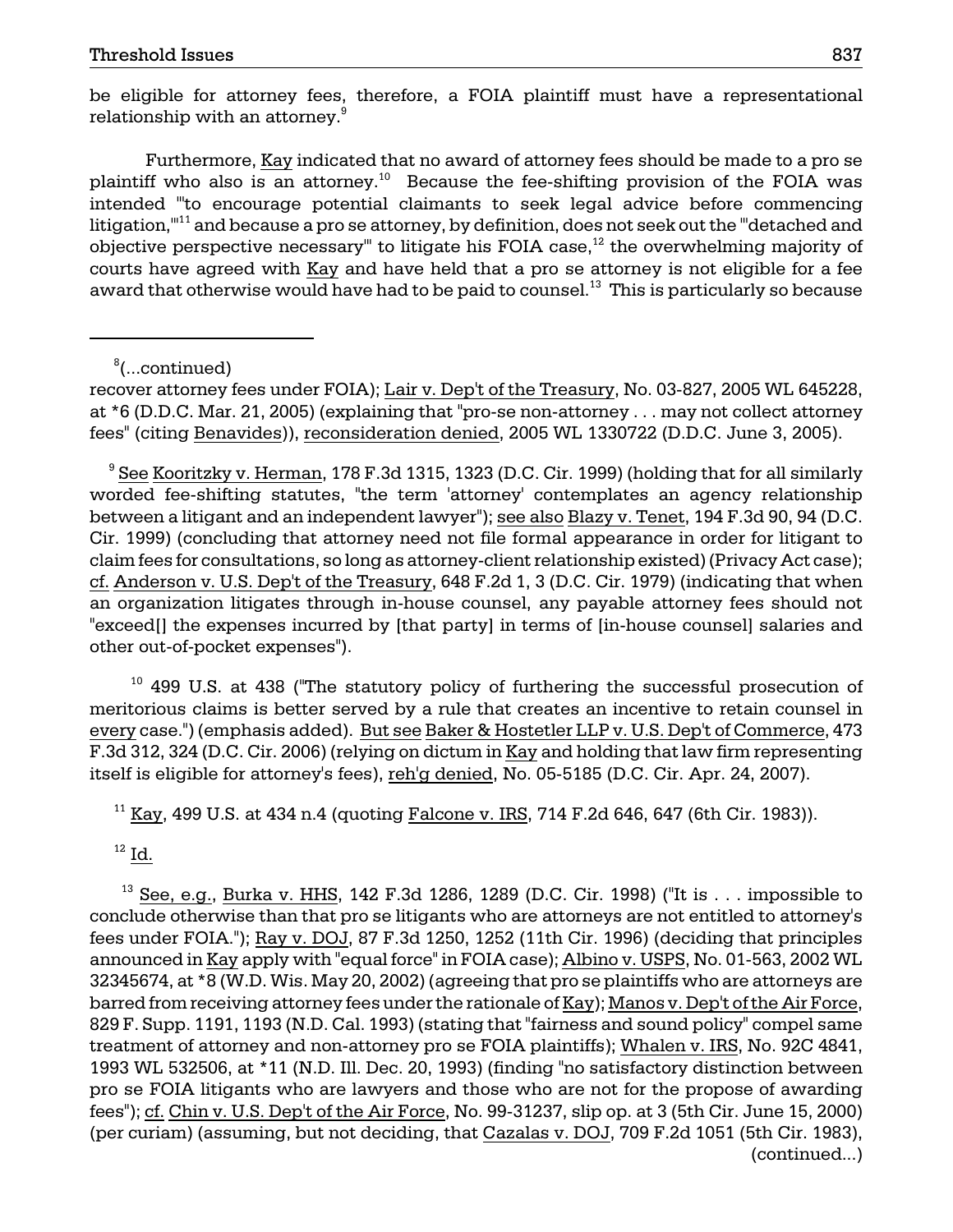"[a]n award of attorney's fees was intended to relieve plaintiffs of the burden of legal costs, not reward successful claimants or penalize the government."<sup>14</sup>

 she represents an undisclosed client is looked upon with disfavor. In rejecting such a claim, A pro se attorney who claims that his or her status is merely "technical" because he or the D.C. Circuit has declared that "status as both attorney and litigant may be a 'technicality,' but it is a legally meaningful one and not to be ignored.<sup>"15</sup> Finding that the pro se attorney "controlled the legal strategy and presentation" of the case, the D.C. Circuit similarly denied fees for the services of that pro se attorney's lawyer-colleagues who worked under his direction, "because there was no attorney-client relationship between them."16 Of course, if an attorney actually retains outside counsel to represent him or her, those fees may be compensable.<sup>17</sup>

On the other hand, in Baker & Hostetler LLP v. U. S. Department of Commerce the D.C. Circuit, relying on dictum in Kay, held that a law firm representing itself is eligible for attorney's fees.18 In its analysis, the D.C. Circuit explained that the Supreme Court was clear that "the exception for individual plaintiffs who represent themselves does not apply to organizations."19 As the Supreme Court made no distinction between law firms and other types of organizations represented by in-house counsel, the D.C. Circuit concluded that a law firm representing itself is eligible for an award of attorney fees. $^{20}$ 

 Unlike attorney fees, the costs of litigating a FOIA suit can reasonably be incurred by, and awarded to, even a pro se litigant who is not an attorney. $^{21}$  Although a federal statute,

 $13$ (...continued)

 $14$  Burka, 142 F.3d at 1289-90; see Dixie Fuel Co. v. Callahan, 136 F. Supp. 2d 659, 661 (E.D. Ky. 2001).

15 Burka, 142 F.3d at 1291.

 $16$  Id.

 $17$  See, e.g., Ray v. DOJ, 856 F. Supp. 1576, 1582 (S.D. Fla. 1994), affd, 87 F.3d 1250 (11th Cir. 1996); Whalen, 1993 WL 532506, at \*11.

<sup>18</sup> Baker & Hostetler LLP, 473 F.3d at 324.

19 Id. at 325.

<sup>20</sup> Id. at 326.

which awarded fee to a pro se attorney, has been "rendered moribund"). But see Texas v. ICC, 935 F.2d 728, 731 (5th Cir. 1991) (pointing out that "lawyers who represent themselves in FOIA actions may recover under the fee-shifting provision").

Pietrangelo v. U.S. Dep't of the Army, No. 06-CV-170, 2007 WL 1874190, at \*13 (D. Vt. June 27,  $^{21}$  See Carter v. VA, 780 F.2d 1479, 1481-82 (9th Cir. 1986); DeBold v. Stimson, 735 F.2d 1037, 1043 (7th Cir. 1984); Clarkson v. IRS, 678 F.2d 1368, 1371 (11th Cir. 1983); Crooker v. DOJ, 632 F.2d 916, 921-22 (1st Cir. 1980); Maydak v. DOJ, 579 F. Supp. 2d 105, 107-08 (D.D.C. 2008); (continued...)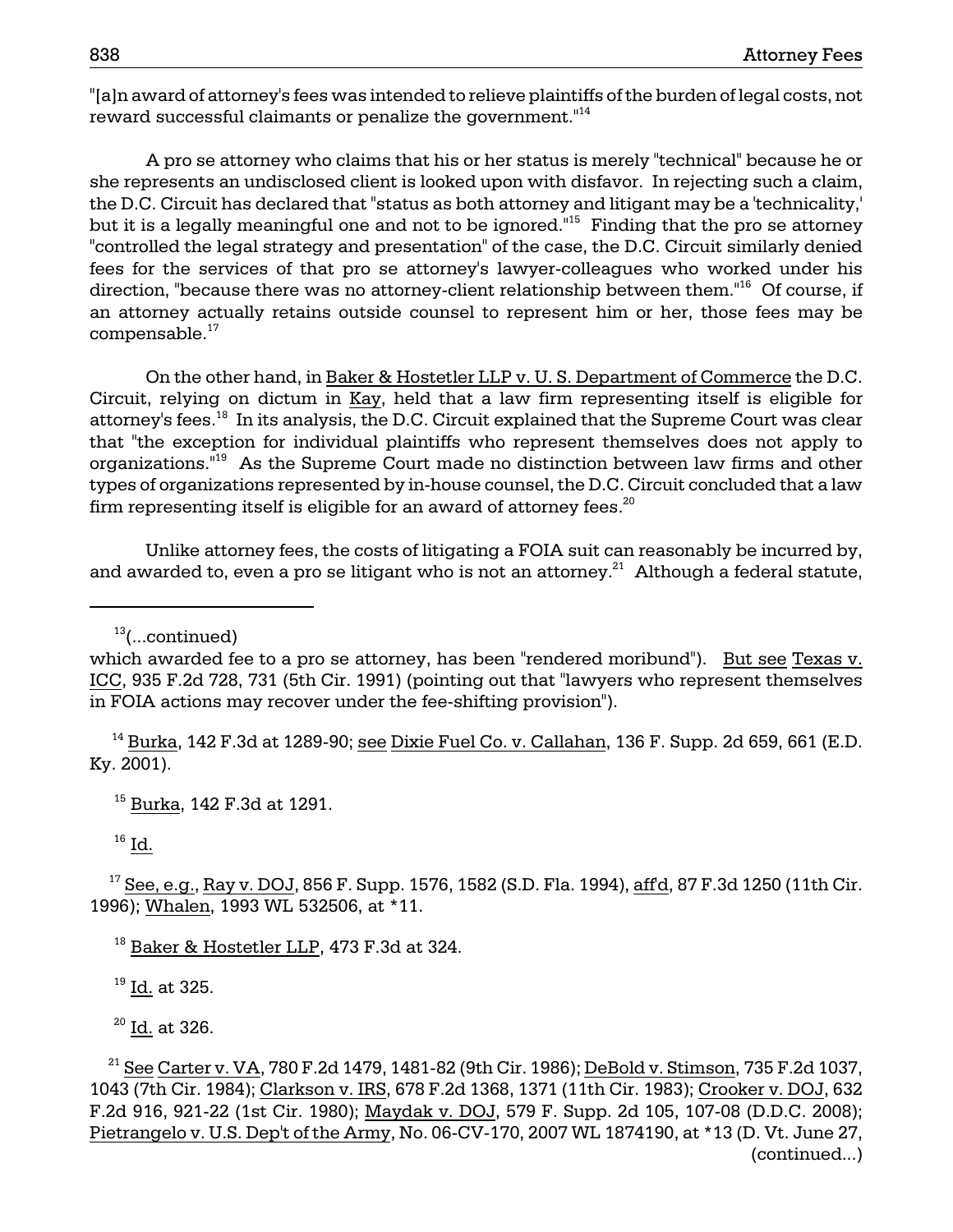28 U.S.C. § 1920, $^{22}$  lists certain items that may be taxed as costs, $^{23}$  in some instances FOIA costs have been awarded independently of this statute. $24$  "Costs" in a FOIA case have been interpreted to include photocopying, postage, typing, transcription, parking, and transportation expenses, in addition to routine filing costs and marshals' fees paid at the trial level, $25$  as well as the fees paid to a special master appointed by the court to review documents on its behalf.<sup>26</sup> However, a plaintiff cannot seek to have work done by an attorney compensated under the guise of "costs."27

Any FOIA plaintiff, including a corporation or even a State, that does engage the

 $22$  (2006).

 $^{23}$  28 U.S.C. § 1920 ("A judge or clerk  $\dots$  may tax as costs the following: (1) Fees of the clerk and marshal; (2) Fees of the court reporter . . . ; (3) Fees and disbursements for printing and witnesses; (4) Fees for exemplification and copies of papers necessarily obtained for use in the case; (5) Docket fees under section 1923 of this title; (6) Compensation of court appointed experts[.]").

 $24$  See Blazy, 194 F.3d at 95 (stating that "§ 1920 does not serve as a limit on recovery of litigation costs under either FOIA or the Privacy Act"); Kuzma v. IRS, 821 F.2d 930, 933 (2d Cir. 1987) (concluding that "the policies underlying § 1920 are antithetical to the remedial purpose" of the FOIA); Comer v. IRS, No. 97-76329, 2002 WL 31835437, at \*2 (E.D. Mich. Oct. 30, 2002) (refusing to limit costs under FOIA to those contained in 28 U.S.C. § 1920); Tax Analysts v. IRS, No. 94-923, 1998 WL 283207, at \*3 (D.D.C. Mar. 17, 1998) (same).

 $25$  See Kuzma, 821 F.2d at 931-34 (finding that costs may include photocopying, postage, covers, exhibits, typing, transportation, and parking fees, but not "cost of law books readily available in libraries"); Williams v. Dep't of the Army, No. 92-20088, 1993 WL 372245, at \*6 (N.D. Cal. Sept. 13, 1993) (agreeing that such costs are recoverable if "they are reasonable"). But see Carpa v. FBI, No. 00-2025, slip op. at 2 (D.D.C. Oct. 15, 2001) (denying pro se plaintiff reimbursement for costs of postage and office supplies because such costs "not typically recoverable" under local court rule); Trenerry v. IRS, No. 90-C-444, 1994 WL 25877, at \*1 (N.D. Okla. Jan. 26, 1994) (refusing to allow costs for transportation, supplies, or "any other costs not properly taxed pursuant to 28 U.S.C. § 1920").

 $^{26}$  See Wash. Post v. DOD, 789 F. Supp. 423, 424 (D.D.C. 1992) (apportioning special master's fees equally between plaintiff and government).

 $27$  See Anderson, 80 F.3d at 1508 (suggesting that work done by attorneys is not "properly a cost item"); see also Comer, 2002 WL 31835437, at \*2 (rejecting pro se plaintiff's costsreimbursement request for "paralegal fees").

 $21$ (...continued)

<sup>2007) (</sup>noting that litigation costs may be awarded to pro se plaintiffs); Dorn v. Comm'r, No. 03-CV5-39, 2005 WL 1126653, at \*4 (M.D. Fla. May 12, 2005) (recognizing that pro se litigant "could be entitled to costs," but denying such award because "plaintiff did not substantially prevail"); Albino, 2002 WL 32345674, at \*1 (awarding costs because pro se plaintiff substantially prevailed); Wheeler, 37 F. Supp. 2d at 411.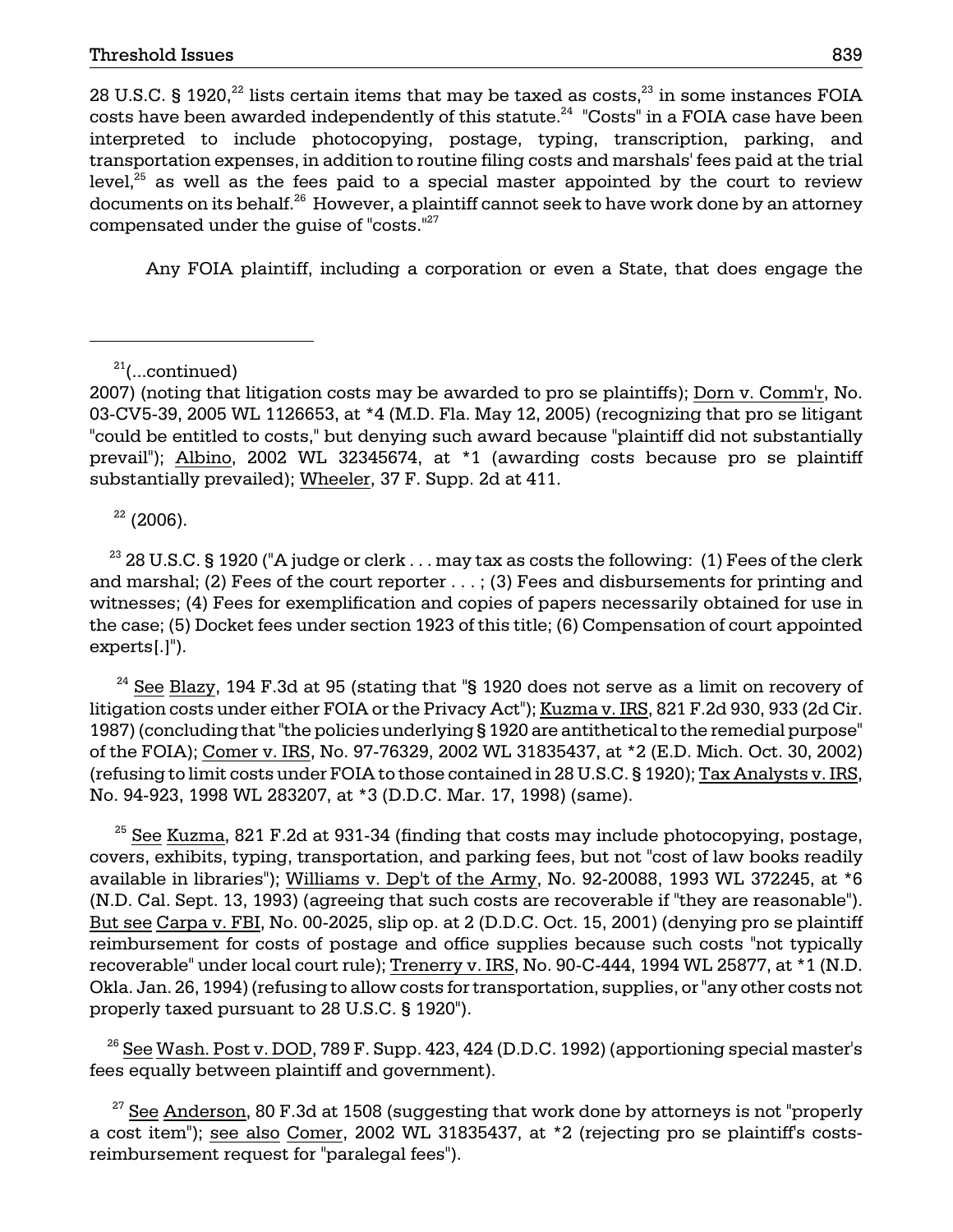services of an attorney for litigation is eligible to seek an award of attorney fees and costs. $^{28}$ By the same token, if it prevails, even a defendant agency may recover its costs pursuant to Rule 54(d) of the Federal Rules of Civil Procedure, although such recoveries are uncommon.<sup>29</sup>

#### Eligibility

 Assuming that a plaintiff qualifies under the threshold standards described above, the next step is to determine whether the plaintiff is actually eligible for a fee award under the circumstances of the case. This, in turn, requires a determination that the plaintiff has "substantially prevailed" within the meaning of subsection (a)(4)(E)(ii) of the FOIA.

plaintiff can be deemed to have "substantially prevailed."<sup>31</sup> As a result, a FOIA complainant now has "substantially prevailed" if the complainant "obtained relief through either -- (I) a In 2007, Congress enacted amendments to the FOIA entitled the "Openness Promotes Effectiveness in our National Government Act of 2007," or the "OPEN Government Act of 2007," which was signed into law on December 31, 2007.<sup>30</sup> The OPEN Government Act amended the FOIA's preexisting attorney fees provision by defining the circumstances under which a FOIA judicial order, or an enforceable written agreement or consent decree; or (II) a voluntary or unilateral change in position by the agency, if the complainant's claim is not insubstantial. $^{132}$ 

In a recent case, the Court of Appeals for the District of Columbia Circuit found that

 $^{29}$  See, e.g., Chin, No. 99-31237, slip op. at 3 (5th Cir. June 15, 2000) (ordering plaintiff to pay defendant's costs on appeal); Donohue v. DOJ, No. 84-3451, slip op. at 1-2 (D.D.C. Mar. 7, 1988) (granting government's bill of costs for reimbursement of reporter, witness, and deposition expenses); Medoff v. CIA, No. 78-733, slip op. at 1 (D.N.J. Mar. 13, 1979) (awarding government, as prevailing party, its litigation costs in full amount of ninety-three dollars, effectively against ACLU, in accordance with statutory authorization contained in 28 U.S.C. § 1920); see also Baez v. DOJ, 684 F.2d 999, 1005-06 (D.C. Cir. 1982) (en banc) (assessing against unsuccessful plaintiff all costs of appeal).

 $30$  See OPEN Government Act of 2007, Pub. L. No. 110-175, 121 Stat. 2524.

<sup>31</sup> See id. § 4 (to be codified at 5 U.S.C. § 552(a)(4)(E)(ii)).

as corporations or states, who could finance their own lawsuit."); Assembly of Cal. v. U.S. Dep't of Commerce, No. Civ-S-91-990, 1993 WL 188328, at \*6 (E.D. Cal. May 28, 1993) ("Although the <sup>28</sup> See, e.g., Texas, 935 F.2d at 733 ("[T]he goal of encouraging litigation of meritorious FOIA claims is doubtlessly furthered by reimbursing the legal fees of all complainants who substantially prevail and who meet the traditional criteria -- even those complainants, such Assembly may have more resources than some private citizens, this does not mean the Assembly is any less restricted with respect to allocating its resources.").

 $32$  OPEN Government Act, § 4; see, e.g., Hersh & Hersh v. HHS, No. 06-4234, 2008 WL 2725497, at \*2 (N.D. Cal. July 10, 2008) (concluding that "plaintiff has demonstrated neither significant relief through a 'judicial order' nor a 'voluntary or unilateral change in position by the agency' with respect to a 'not insubstantial' claim and is therefore not eligible for fees").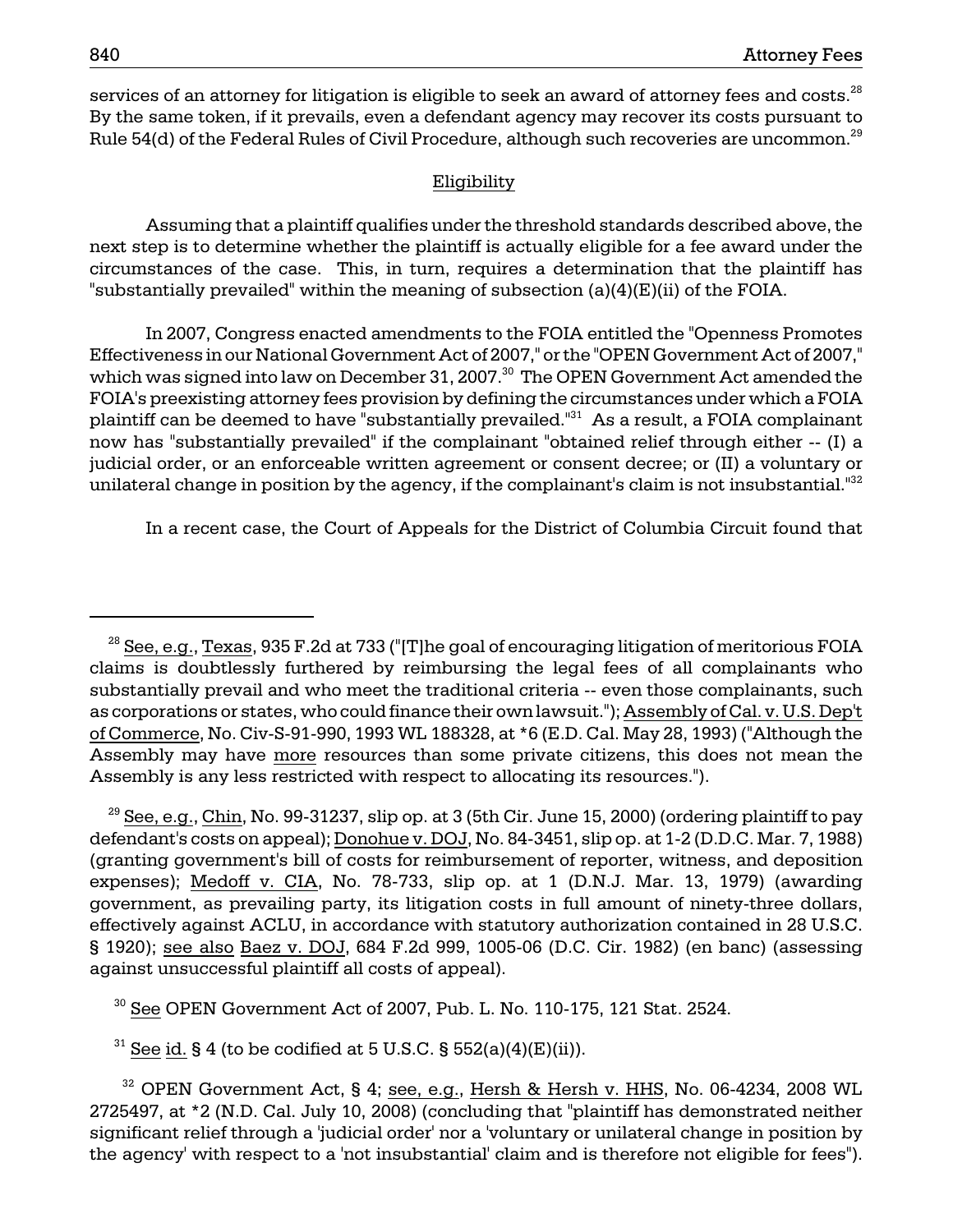(a)(4)(E)(ii)(II) reinstates the "catalyst theory" which was rejected by  $\frac{\text{Buckhannon.}}{35}$ "Congress amended the FOIA to incorporate the catalyst theory."<sup>33</sup> As two district courts have explained, subsection (a)(4)(E)(ii)(I) of the FOIA now codifies the Buckhannon<sup>34</sup> standard while

In Buckhannon, the Supreme Court held that a plaintiff must obtain a judicially sanctioned "alteration in the legal relationship of the parties" before fees will be awarded.<sup>36</sup> The D.C. Circuit held, prior to the passage of the OPEN Government Act, that under Buckhannon, unless a FOIA plaintiff obtained court-ordered relief on the merits of his complaint that resulted in a material alteration of the legal relationship between the parties,  $37$ there could be no eligibility for attorney fees<sup>38</sup> or costs.<sup>39</sup> In contrast, under the "catalyst" theory" a plaintiff was found eligible for attorney fees if his lawsuit served as a "catalyst" in achieving a voluntary change in the agency's conduct.<sup>40</sup> The D.C. Circuit has held that "the mere filing of the complaint and the subsequent release of the documents is insufficient to establish causation." 41

With the passage of the OPEN Government Act and the reinstatement of the catalyst theory, the D.C. Circuit recently held that the new eligibility standard does not apply

33 Summers v. DOJ, No. 07-5315, 2009 WL 1812760, at \*2 (D.C. Cir. June 26, 2009).

 $^{34}$  Buckhannon Bd. & Care Home, Inc. v. W. Va. Dep't of Health & Human Res., 532 U.S. 598 (2001) (non-FOIA case).

 $35$  See Judicial Watch, Inc. v. Bureau of Land Mgmt., 562 F. Supp. 2d 159, 172-73 (D.D.C.) 2008) (appeal pending); Wildlands CPR v. U.S. Forest Serv., 558 F. Supp. 2d 1096, 1098 (D. Mont. 2008) ("The Act thus restated the Buckhannon analysis on the consent-decree issue, and revived the catalyst theory . . . ."); see also Davis v. DOJ, 606 F. Supp. 2d 1, 2 (D.D.C. 2009) (although not applying new standard, because it held that OPEN Government Act did not apply retroactively, nonetheless explaining that through OPEN Government Act Congress "codified the 'catalyst theory'").

 $36$  Buckhannon, 532 U.S. at 605.

<sup>37</sup> See Oil, Chem. & Atomic Worke<u>rs Int'l Union (OCAW) v. DOE</u>, 288 F.3d 452, 458-59 (D.C. Cir. 2002) (discussing Buckhannon's requirements).

<sup>38</sup> See id. (denying attorney fees under Buckhannon because plaintiff did not receive judicial relief on merits of complaint).

 $^{39}$  See, e.g., McSheffrey v. EOUSA, No. 02-5401, 2003 WL 21538054, at \*1 (D.C. Cir. July 2, 2003) (per curiam) (finding no distinction between the requirements for recovering attorney fees and litigation costs, and ruling that to obtain either there must be a "judgment on the merits or . . . a court-ordered consent decree" (citing OCAW, 288 F.3d at 456-57)).

 $40$  Buckhannon, 532 U.S. at 600 (explaining "catalyst theory").

 $41$  Weisberg v. DOJ, 745 F.2d 1476, 1496 (D.C. Cir. 1984); see also Frye v. EPA, No. 90-3041, 1992 WL 237370, at \*4 (D.D.C. Aug. 31, 1992) ("[W]hile plaintiff's lawsuit appears to have served as a catalyst for EPA's eventual disclosures, it is not at all clear that it was the cause" of EPA's voluntary disclosure.).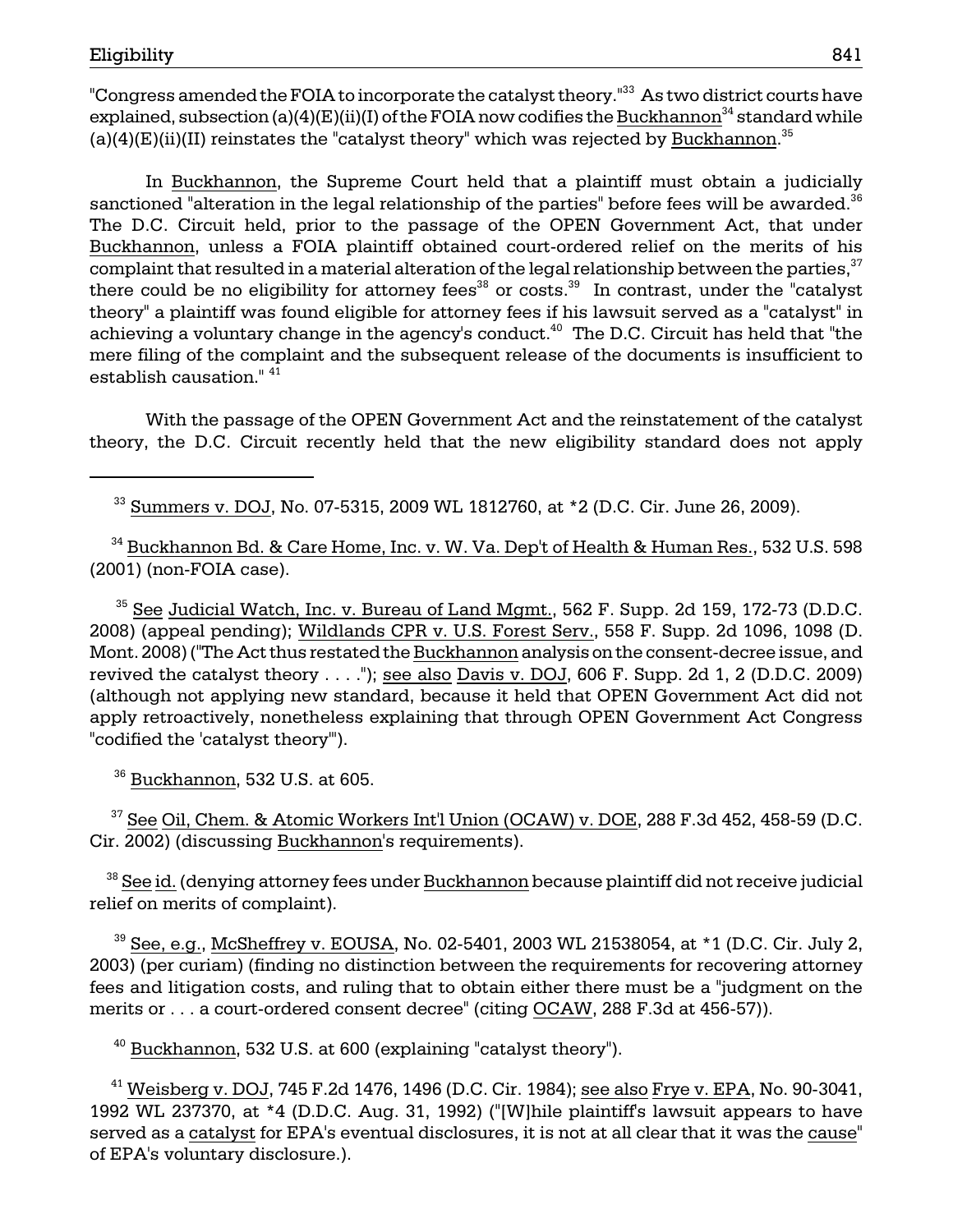retroactively to a case where the parties had entered into a settlement agreement in 2005.<sup>42</sup> The court found that the OPEN Government Act "is silent with regard to its temporal reach; its application here would have 'retroactive effect' because it would 'increase a party's liability for past conduct' and there is no evidence of a 'clear congressional intent favoring such a result.'"43 The court also noted that if plaintiff's action "had been filed after the effective date of the [OPEN Government] Act, and the Government therefore knew it might be liable for attorneys' fees, then it might not have settled the case."44

The majority of other courts that have considered the issue have found that the OPEN Government Act's new attorney fees provision does not apply retroactively to cases that were pending at the time the OPEN Government Act was enacted,<sup>45</sup> while two courts have found that it does apply retroactively.<sup>46</sup> In cases where the provision was found not to apply retroactively, the Buckhannon standard was applied.<sup>47</sup>

To date, five courts have applied the OPEN Government Act eligibility standard in making fee award determinations. Two of those courts cited the new eligibility standard, however they were not required to provide any further analysis because the government

 $44$  Id. at  $*2$ .

 $45$  See Judicial Watch, Inc. v. FDA, 604 F. Supp. 2d 171, 173 (D.D.C. 2009) (holding that OPEN Government Act does not apply retroactively); Davis, 606 F. Supp. 2d at 2 (denying fee award because OPEN Government Act does not apply retroactively); N.Y.C. Apparel F.Z.E. v. U.S. Customs & Border Prot. Bureau, 563 F. Supp. 2d 217, 226-27 (D.D.C. 2008) (concluding that OPEN Government Act does not apply retroactively to instant case), reconsideration denied, No. 04-2105, 2009 WL 1464962 (D.D.C. May 27, 2009); Lippton v. DOJ, No. 07-0329, 2008 WL 2649516, at \*7 (E.D. La. June 27, 2008) (relying on Zarcon, Inc. v. NLRB, No. 06-3161, 2008 WL 4960224 (W.D. Mo. Mar. 25, 2008) and holding that OPEN Government Act attorney fees provision is not retroactive); Zarcon, Inc. v. NLRB, No. 06-3161, 2008 WL 4960224, at \*3 (W.D. Mo. Mar. 25, 2008) (holding that OPEN Government Act does not apply retroactively); cf. Cornucopia Institute v. USDA, 560 F.3d 673, 677 n. 4 (7th Cir. Mar. 26, 2009) (explaining that court need not determine whether OPEN Government Act applies retroactively in instant case, but noting generally that retroactive application of Act is uncertain).

 $46$  See Judicial Watch, Inc., 562 F. Supp. 2d at 171 ("[T]he FOIA amendments may apply retroactively and govern the disposition of this case."); Wildlands CPR, 558 F. Supp. 2d at 1099-1100 (concluding that OPEN Government Act applies retroactively).

 $47$  See, e.g., N.Y.C. Apparel F.Z.E., 563 F. Supp. 2d at 227 (denying attorney fees under Buckhannon standard); Lippton, 2008 WL 2649516, at \*6 (holding that plaintiff did not substantially prevail under Buckhannon standard); Zarcon, Inc., 2008 WL 4960224, at \*3 ("Buckhannon's prohibition on catalyst arguments for fee shifting purposes applies, and plaintiffs are not entitled to an award of attorney's fees in this case.").

 $42$  Summers, 2009 WL 1812760, at  $*3-4$ .

 $43$  Id. at  $*4$  (quoting Landgraf v. USI Film Products, 511 U.S. 244, 280 (1994)).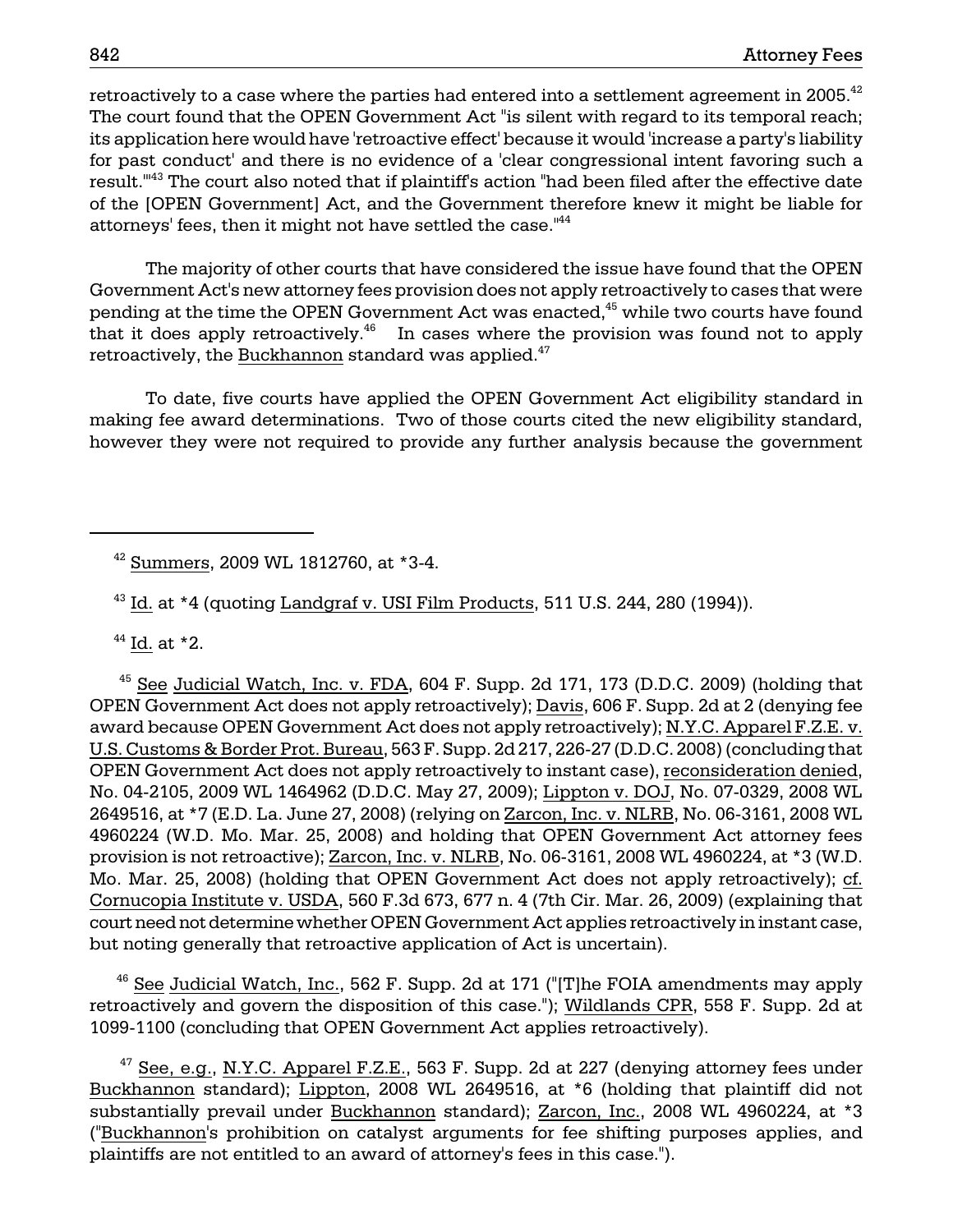conceded that the plaintiff was eligible for a fee award. $^{48}$ 

"a continuation of the administrative process" between both parties. $^{\rm 53}$ In the third case, Hersh & Hersh, the court determined that the plaintiff had not substantially prevailed under the new standard and was therefore not eligible for fees.<sup>49</sup> In that case, the agency had provided a first release of documents to the plaintiff prior to the filing of the lawsuit. $50$  The agency had also advised the plaintiff that additional documents were forthcoming.<sup>51</sup> Subsequent to the filing of the complaint, the agency provided the plaintiff with a second release of documents. $52$  The court held that this second release was not provided in "response to [the plaintiff's] lawsuit," as the plaintiff argued, but was merely

to its use of Exemption 6 of the FOIA, $^{\rm 55}$  resulting in the release of eighteen pages. $^{\rm 56}$  The court and job titles, did not "provide critically important information to the public."<sup>58</sup> Thus, the court The court then explained that although it had granted summary judgment in favor of the government with respect to approximately four thousand pages withheld under Exemption 4 of the FOIA, $54$  it had denied the government's summary judgment with respect further explained that "[e]ven though this minuscule amount is not dispositive of the question whether plaintiff has substantially prevailed, it is a factor that the court may consider and one that suggests that plaintiff has not substantially prevailed.<sup> $157$ </sup> The court explained that the information disclosed to the plaintiff, such as business addresses, business phone numbers found that the plaintiff had established "neither significant relief through a 'judicial order' nor a 'voluntary or unilateral change in position by the agency' with respect to a 'not insubstantial' claim and [was] therefore not eligible for fees."<sup>59</sup>

 $50$  Id.

 $51$  Id.

52 Id.

 $53$  Id.

 $54$  5 U.S.C. § 552(b)(4).

 $55$  Id. § 552(b)(6).

 $^{57}$  Id.

 $58$  Id.

 $59$  Id.

 $48$  See Maydak v. DOJ, 579 F. Supp. 2d 105, 108 (D.D.C. 2008); Elec. Frontier Found. v. Office of the Dir. Of Nat'l Intelligence, No. 07-05278, 2008 WL 2331959, at \*1-2 (N.D. Cal. June 4, 2008).

 $49$  Hersh & Hersh, 2008 WL 2725497, at  $*2$ .

<sup>56</sup> Hersh & Hersh, 2008 WL 2725497, at \*2.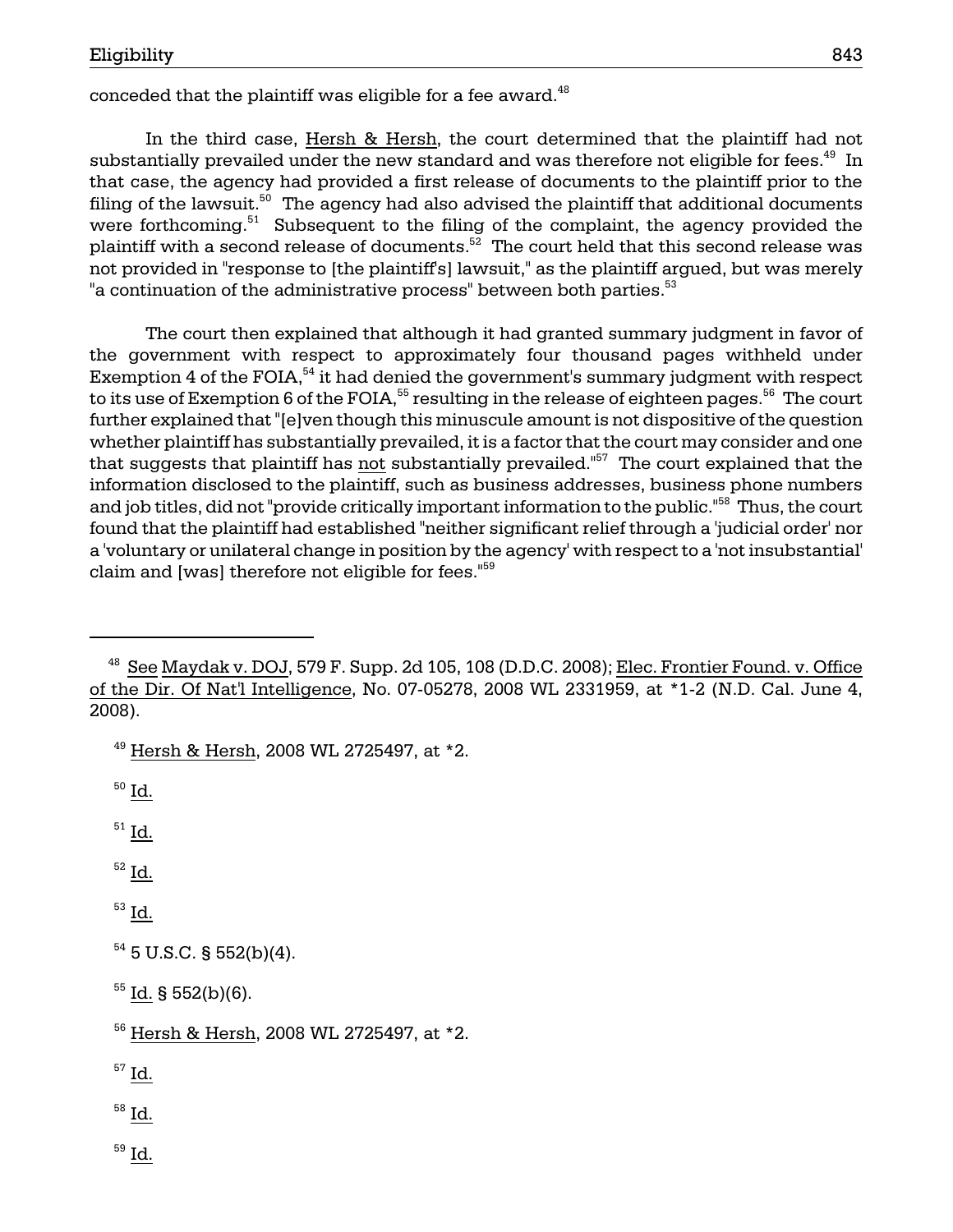In the two remaining cases, both courts first held that the OPEN Government Act voluntary or unilateral change in the agency's position" to substantially prevail. $^{\rm 61}$  Although the parties had entered into a consent decree that provided that it was not intended to designate applied retroactively.<sup>60</sup> In Wildlands CPR, the court went on to find that under the OPEN Government Act, the plaintiff needs "to point to the existence of a consent decree or to a either party as a prevailing party for purposes of fee awards, the court found that the parties could not "circumvent the law by contract."<sup>62</sup> Because the amended FOIA attorney fees provision states that the existence of a consent decree is enough to establish a prevailing party, the court held that the plaintiff had substantially prevailed and was eligible for fees.<sup>63</sup>

 to the FOIA: it obtained its desired relief, the release of various documents, due to a voluntary Likewise, in the Judicial Watch, Inc. case, the court also determined that the plaintiff was eligible for an award of attorney fees and costs under the new standard.<sup>64</sup> In that case the plaintiff submitted a FOIA request on March 8, 2007.<sup>65</sup> The agency provided the plaintiff with anticipated release dates on four separate occasions.<sup>66</sup> On September 5, 2007, the plaintiff, having not received any documents from the agency, filed a lawsuit.<sup>67</sup> Two weeks later, the agency responded to the request by releasing to the plaintiff thirty-five pages of responsive material, withholding only one phone number.<sup>68</sup> The court found that under the plain meaning of the new standard the plaintiff had "clearly 'substantially prevailed' pursuant change in position  $\dots$ , and its claim was substantial."<sup>69</sup> The court explained that although "'the mere filing of the complaint and the subsequent release of the documents is insufficient to establish causation,"<sup>70</sup> based on the facts of the case, absent the filing of the complaint, the

 $62$  Id. at 1100.

<sup>65</sup> Id. at 162.

 $66$  Id. at 163.

 $67$  Id.

69 Id. at 172.

 $60$  See Judicial Watch, Inc., 562 F. Supp. 2d at 171 ("[T]he FOIA amendments may apply retroactively and govern the disposition of this case."); Wildlands CPR, 558 F. Supp. 2d at 1099-1100 (concluding that OPEN Government Act applies retroactively).

 $61$  Wildlands CPR, 558 F. Supp. 2d at 1098.

 $63$  Id. (finding plaintiff entitled to attorney fees as well).

 $64$  Judicial Watch, Inc., 562 F. Supp. 2d at 173-75.

 $68$  Id.

 $70$  Id. at 173 (quoting Weisberg, 745 F.2d at 1496); see also Short v. U.S. Army Corps of Eng'rs, No. 07-2260, 2009 WL 1315984, at \*2-3 (D.D.C. May 13, 2009) (holding that even if OPEN Government Act hypothetically applied to instant case, causal nexus "requirement is missing when disclosure results not from the suit but from delayed administrative (continued...)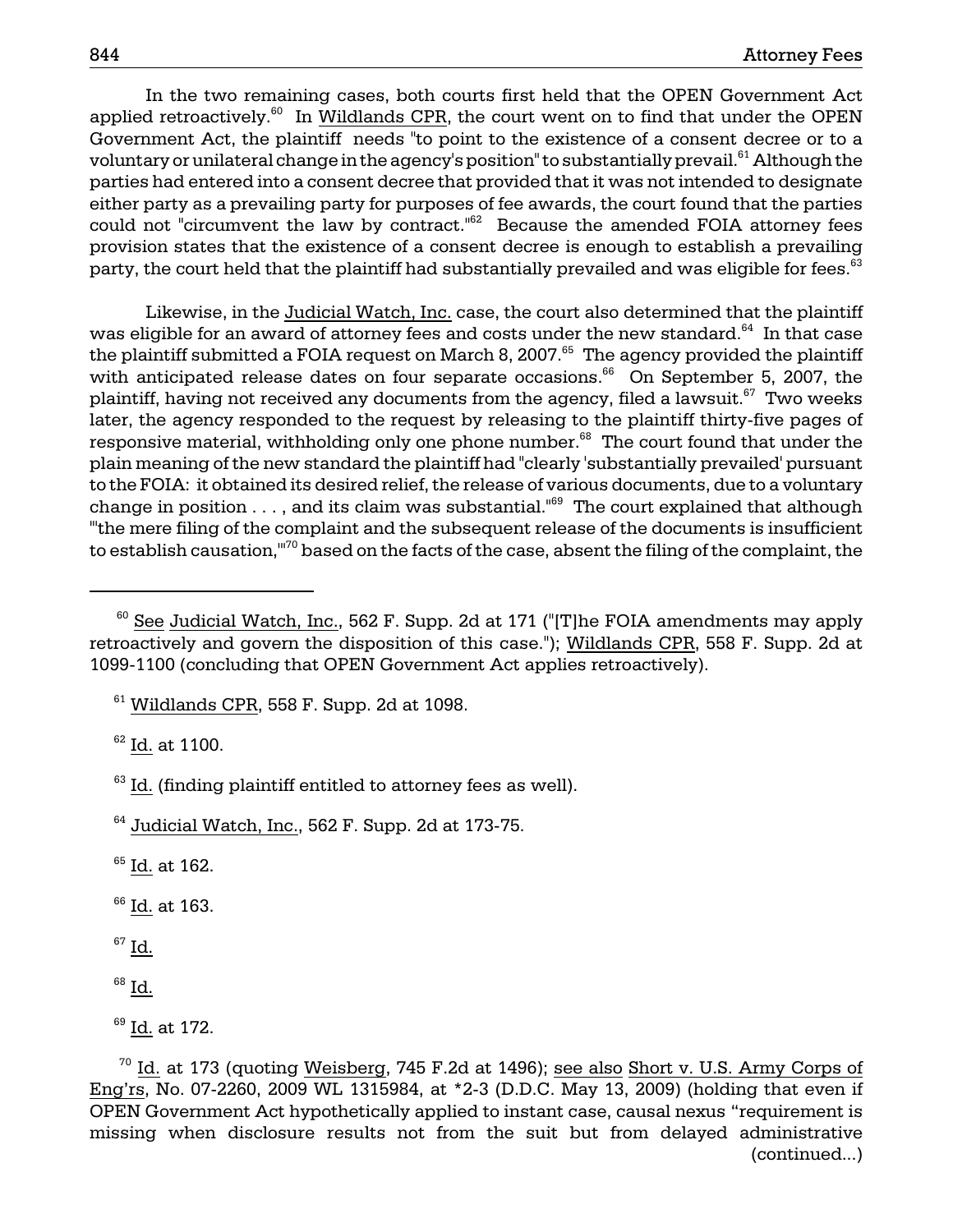"plaintiff may not have received an appropriate response to its FOIA request."<sup>71</sup> Specifically, the court noted that "[i]n sharp contrast to its lackadaisical response" prior to the filing of the lawsuit, the agency "disclosed the requested documents shortly after this action was commenced by plaintiff. $172$ 

## Entitlement

Even if a plaintiff satisfies the threshold eligibility standards, a court still must exercise its equitable discretion in separately determining whether that plaintiff is entitled to an attorney fee award.<sup>73</sup> This discretion ordinarily is guided by four traditional criteria that derive from the FOIA's legislative history.<sup>74</sup> These factors are: (1) the public benefit derived from the case; (2) the commercial benefit to the complainant; (3) the nature of the complainant's interest in the records sought; and (4) whether the government's withholding had a reasonable basis in law.<sup>75</sup>

 $70$ (...continued) processing").

71 Id. at 173.

 $72$  Id. (finding plaintiff entitled to attorney fees as well).

 $^{73}$  See Young v. Dir., No. 92-2561,1993 WL 305970, at  $*2$  (4th Cir. Aug. 10, 1993) ("Even if a plaintiff substantially prevails, however, a district court may nevertheless, in its discretion, deny the fees."); Texas v. ICC, 935 F.2d 728, 733 (5th Cir. 1991) ("The district court did not specify which of the criteria [plaintiff] failed to satisfy. But so long as the record supports the court's exercise of discretion, the decision will stand."); Elec. Frontier Found. v. Office of the Dir. of Nat'l Intelligence, No. 07-05278, 2008 WL 2331959, at \*3 (N.D. Cal. June 4, 2008) ("The determination of entitlement is left to the discretion of the Court."); Summers v. DOJ, 477 F. Supp. 2d 56, 63 (D.D.C. 2007) ("The entitlement inquiry allows the court to exercise its 'sound discretion' to grant or deny fees given the facts of particular cases." (quoting Church of Scientology v. Harris, 653 F.2d 584, 587 (D.C. Cir. 1981))).

 $74$  See S. Rep. No. 93-854, at 19 (1974); cf. Cotton v. Heyman, 63 F.3d 1115, 1123 (D.C. Cir. 1995) (declining to review remaining factors after finding no public benefit from release and recognizing reasonableness of agency's position). But cf. Judicial Watch, Inc. v. Dep't of Commerce, 384 F. Supp. 2d 163, 169 (D.D.C. 2005) (suggesting that "in addition to the four factors," the agency's conduct -- which was found to have "likely" involved the destruction and removal of documents, and which was deemed to have demonstrated a "lack of respect for the FOIA process -- would tip the balance in favor of a fee award").

 $75$  See Davy v. CIA, 550 F.3d 1155, 1159 (D.C. Cir. 2008); Detroit Free Press, Inc. v. DOJ, 73 F.3d 93, 98 (6th Cir. 1996); Cotton, 63 F.3d at 1117; Tax Analysts v. DOJ, 965 F.2d 1092, 1093 (D.C. Cir. 1992); Church of Scientology v. USPS, 700 F.2d 486, 492 (9th Cir. 1983); Fenster v. Brown, 617 F.2d 740, 742-45 (D.C. Cir. 1979); Cuneo v. Rumsfeld, 553 F.2d 1360, 1364-66 (D.C. Cir. 1977); Nat'l Sec. Archive v. DOD, 530 F. Supp. 2d 198, 201 (D.D.C. 2008); Peter S. Herrick's Customs & Int's Trade Newsletter v. U.S. Customs & Border Prot., No. 04-0377, 2006 WL 3060012, at \*11 (D.D.C. Oct. 26, 2006) (holding that an award of attorney fees is inappropriate (continued...)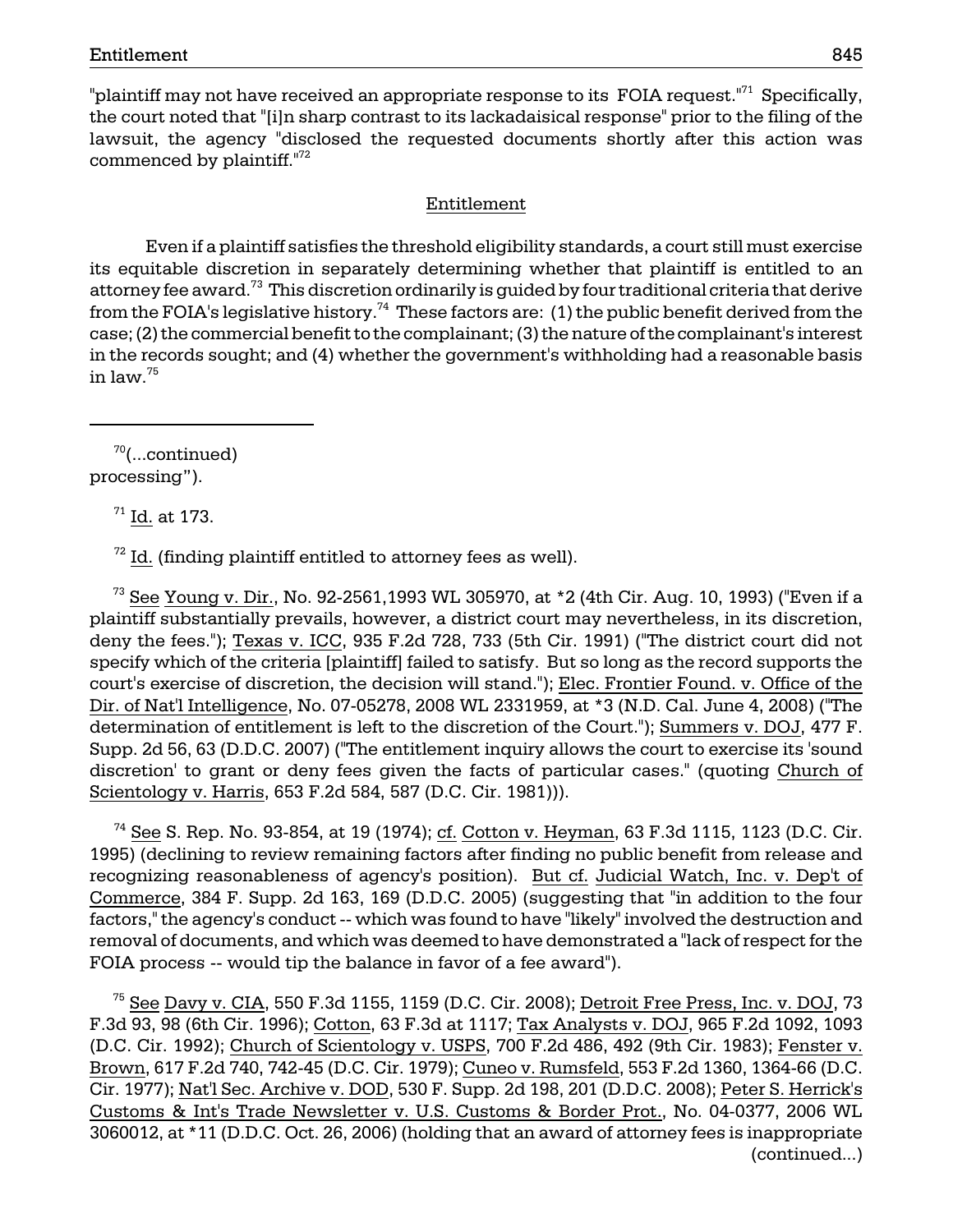While any FOIA disclosure hypothetically benefits the public by generally increasing public knowledge about the government, this "broadly defined benefit" is not what Congress had in mind when it provided for awards of attorney fees.<sup>76</sup> Rather, the "public benefit" factor ""speaks for an award [of attorney fees] when the complainant's victory is likely to add to the fund of information that citizens may use in making vital political choices."" $77$  Such a determination, which necessarily entails an evaluation of the nature of the specific information disclosed,<sup>78</sup> has led to findings of "public benefit" in a variety of contexts.<sup>79</sup> Highly pertinent

## $75$ (...continued)

"[g]iven the modest amount of court-ordered relief, the minimal public benefit conferred by the released information, plaintiff's overriding commercial and professional interest in the materials, and Customs' reasonable and largely correct legal position"). But see Burka v. HHS, 142 F.3d 1286, 1293 (D.C. Cir. 1998) (Randolph, J., concurring) ("Although we have applied these criteria in the past, they deserve another look.").

 $76$  Cotton, 63 F.3d at 1120 (citing Fenster, 617 F.2d at 744); see Klamath Water Users Protective Ass'n v. U.S. Dep't of the Interior, 18 F. App'x 473, 475 (9th Cir. 2001) (declining to award attorney fees for the release of documents "having marginal public interest and little relevance to the making of political choices by citizens"); Bangor Hydro-Elec. Co. v. U.S. Dep't of the Interior, 903 F. Supp. 169, 171 (D. Me. 1995) ("[A] successful FOIA plaintiff always confers some degree of benefit on the public by bringing the government into compliance with FOIA and securing for society the benefits assumed to flow from the disclosure of government information; [t]hat general benefit alone, however, does not necessarily support an award of litigation costs and attorney fees.").

 $77$  Cotton, 63 F.3d at 1120 (quoting Fenster, 617 F.2d at 744 (quoting, in turn, Blue v. BOP, 570 F.2d 529, 534 (5th Cir. 1978))).

 $78$  See  $\underline{\text{id}}$ .

 $^{79}$  See, e.g., Am. Small Bus. League v. SBA, No. 08-00829, 2009 WL 1011632, at  $*3$  (N.D. Cal. Apr. 15, 2009) (finding that plaintiff meets public benefit requirement because by requesting such information plaintiff is "holding [defendant] publicly accountable for the accuracy of its statements in a press release and ensuring [defendant's] compliance with its Congressional mandate"); Campaign for Responsible Transplantation v. FDA, 593 F. Supp. 2d 236, 241-42 (D.D.C. 2009) (concluding that public benefit factor favors plaintiff who tailored request to further its mission as non-profit designed to alert public of risks associated with xenotransplantation); Judicial Watch, Inc. v. Bureau of Land Mgmt., 562 F. Supp. 2d 159, 174 (D.D.C. 2008) (finding that plaintiff meets public benefit standard because its "attempts at identifying the precise connection between three high-ranking elected officials and a real estate developer surely would aid individuals in making a most 'vital political choice'" (quoting plaintiff's filing)); L.A. Gay & Lesbian Cmty. Servs. Ctr. v. IRS, 559 F. Supp. 2d 1055, 1059-60 (C.D. Cal. 2008) (recognizing public benefit in disclosure of documents pertaining to struggle between organization and IRS to obtain tax-exempt status for the first openly gay organization); Hull v. U.S. Dep't of Labor, No. 04-CV-1264, 2006 U.S. Dist. LEXIS 35054, at \*6 (D. Colo. May 30, 2006) (finding public benefit from disclosure of records concerning Department of Labor's investigation of corporate pension plan, because "millions of Americans" have interest in agency's effort to ensure "that private pension plans remain solvent and (continued...)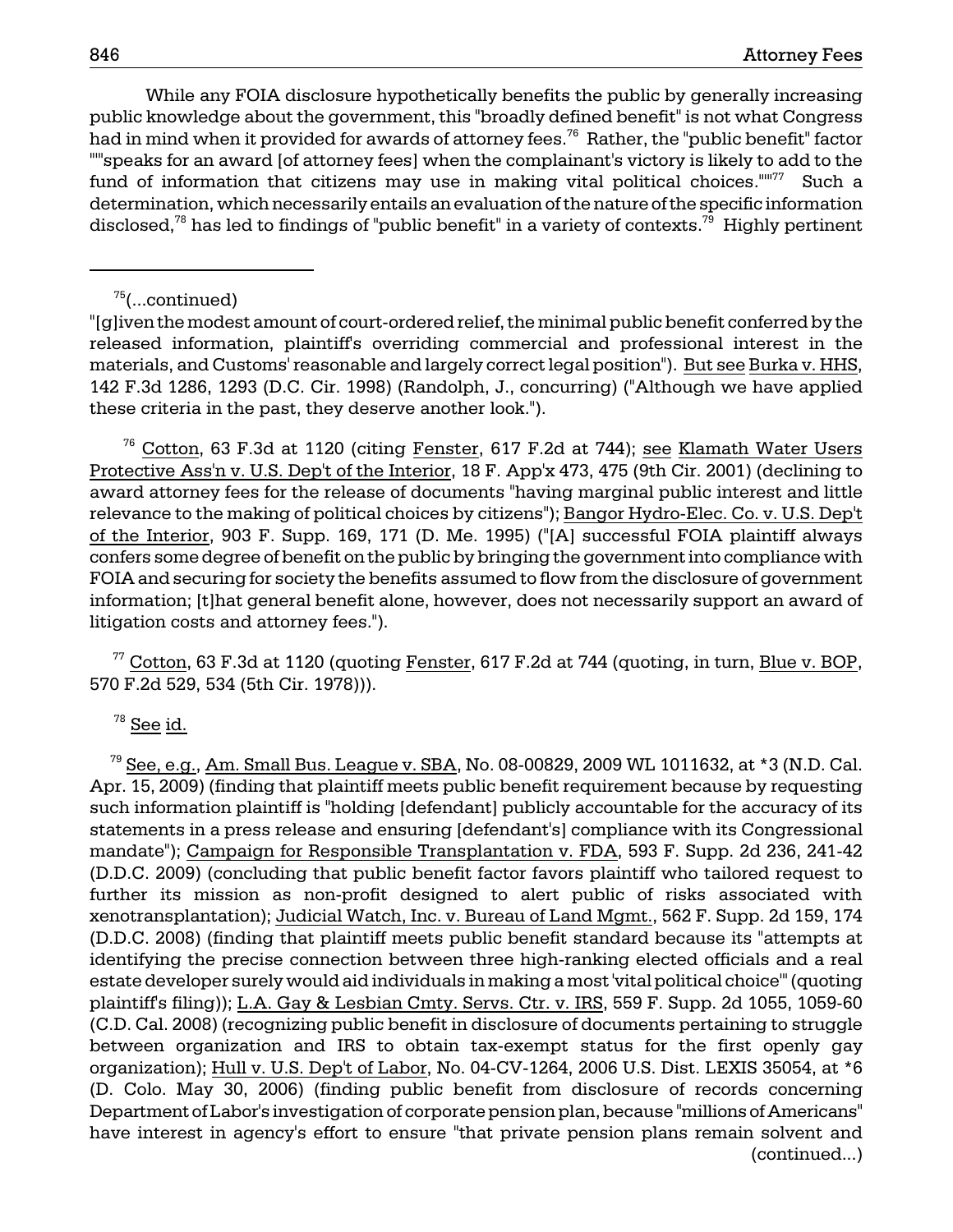considerations in this "public benefit" inquiry are "the degree of dissemination and [the] likely public impact that might be expected from a particular disclosure.<sup>"80</sup> When the information released is already in the public domain courts have found that this factor does not weigh in favor of a fee award. $81$ 

 $79$ (...continued)

viable"); PETA v. USDA, No. 03-195, 2006 WL 508332, at \*3 (D.D.C. Mar. 3, 2006) (recognizing public benefit in disclosure of records that permit public to "assess" whether USDA complied with regulations when it made loan guarantee to large distributor of puppies); McCoy v. BOP, No. 03-383, 2005 WL 1972600, at \*1 (E.D. Ky. Aug. 16, 2005) (concluding that the release of records concerning the death of an inmate in BOP's custody served the public's interest "in ensuring that the BOP fulfills its statutory duty to safeguard the well-being of individuals in its custody"); Jarno v. DHS, 365 F. Supp. 2d 733, 738 (E.D. Va. 2005) (finding public interest to have been served by release of records regarding DHS's handling of plaintiff's high-profile asylum case); Piper v. DOJ, 339 F. Supp. 2d 13, 21 (D.D.C. 2004) (finding public benefit through disclosure of information concerning allegations of evidence tampering by FBI personnel); Landano v. DOJ, 873 F. Supp. 884, 892 (D.N.J. 1994) ("[T]he public benefits from the Supreme Court's [guidance in Landano] which permits much easier access to government-held information, particularly in the circuits which adopted a nearly irrebutable presumption of confidentiality to information related to criminal investigations.").

 $^{80}$  Blue, 570 F.2d at 533; see Church of Scientology, 769 F. Supp. at 331 (recognizing a public interest in "the apparently improper designation of a religion as a 'tax shelter' project"); Polynesian Cultural Ctr. v. NLRB, 600 F.2d 1327, 1330 (9th Cir. 1979) (per curiam) (denying fees when "disclosure was unlikely to result in widespread dissemination, or substantial public benefit"); Elec. Frontier Found., 2008 WL 2331959, at \*3 (determining that public benefit factor was met by dissemination of released information through plaintiff's website, press releases, and reporting in three media outlets); Hull, 2006 U.S. Dist. LEXIS 35054, at \*5 (finding planned dissemination -- free of charge -- through posting on association's website to be "key factor" in public benefit analysis); Long v. IRS, No. 74-724, 2006 WL 1041818, at \*5 (W.D. Wash. Apr. 3, 2006) (finding public benefit based on plaintiff's assertion that statistical data requested from IRS was "critical" to her organization's "efforts to monitor and [publicly] disseminate information on IRS activities") (appeal pending); Jarno, 365 F. Supp. 2d at 738-40 ("The wide dissemination to the press and public . . . establish[ed] that the public benefitted from the government's FOIA response."); OCAW v. DOE, 141 F. Supp. 2d 1, 5 & n.7 (D.D.C. 2001) (concluding that public benefit factor was met by wide dissemination of information released as result of lawsuit), rev'd on other grounds, 288 F.3d 452 (D.C. Cir. 2002). Compare Piper, 339 F. Supp. 2d at 22 (accepting "plaintiff's unequivocal representations . . . that he is going to write a book," and viewing it as "unlikely that plaintiff would continually engage in this litigious battle had he just planned to store . . . 80,000 documents in a room somewhere and browse through them at his leisure"), with Frydman v. DOJ, 852 F. Supp. 1497, 1503 (D. Kan. 1994) (deciding that requester's suggestion that he might write book was "too speculative to warrant much weight"), aff'd, 57 F.3d 1080 (10th Cir. 1995) (unpublished table decision).

<sup>81</sup> See, e.g., Tax Analysts, 965 F.2d at 1094 (affirming district court's finding that more prompt reporting by Tax Analysts of additional twenty-five percent of publicly available district court tax decisions was "less than overwhelming" contribution to public interest); Laughlin v. Comm'r, 117 F. Supp. 2d 997, 1002 (S.D. Cal. 2000) (declining to award fees for (continued...)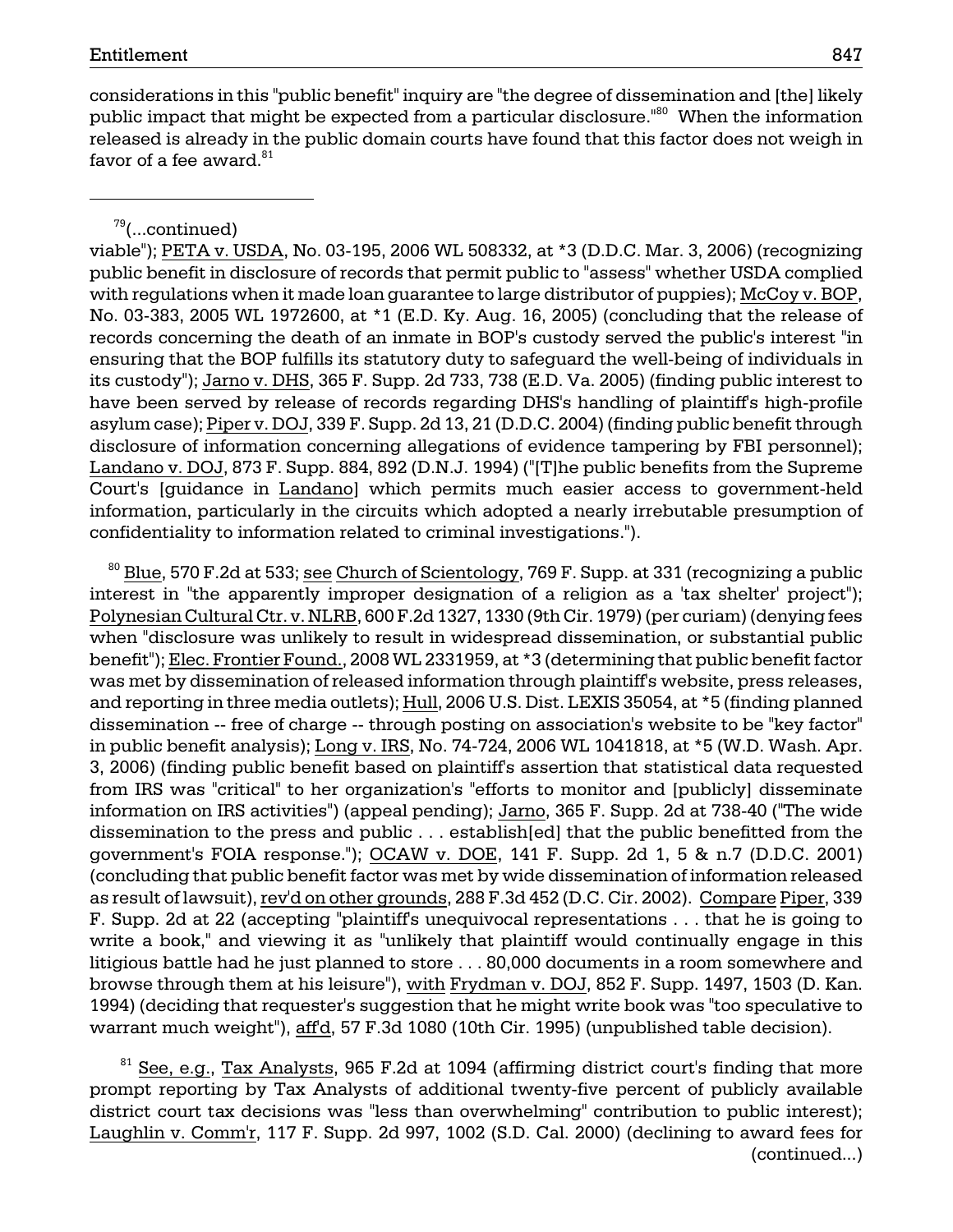Moreover, "[m]inimal, incidental and speculative public benefit will not suffice" to satisfy the public interest requirement. $82$  Courts have also found it unavailing to show simply that the prosecution of the suit has compelled an agency to improve the efficiency of its FOIA processing.<sup>83</sup>

The Court of Appeals for the District of Columbia Circuit has also held that the notion of "public benefit" should not be grounded solely on "the potential release of present and future information" resulting from the legal precedent set by the case in which fees are sought.<sup>84</sup> As

#### $81$ (...continued)

disclosure of document that is "readily accessible commercially"); Petroleum Info. Corp. v. U.S. Dep't of the Interior, No. 89-3173, slip op. at 5-6 (D.D.C. Nov. 16, 1993) (holding that public benefit is only "slight" where litigation resulted in disclosure of information in electronic form that was previously publicly available in printed form). But cf. PETA, 2006 WL 508332, at \*4 (finding the existence of a "limited" public benefit, despite the agency's release of "the bulk of the requested information" before the lawsuit was commenced).

 $82$  Aviation Data Serv. v. FAA, 687 F.2d 1319, 1323 (10th Cir. 1982); see Gavin v. SEC, No. 04-4522, 2007 WL 2454156, at \*14 (D. Minn. Aug. 23, 2007) (finding public benefit minimal and incidental because information sought is to be sold to plaintiff's subscribers); Texas, 935 F.2d at 733-34 (suggesting that there is "little public benefit" in disclosure of documents that fail to reflect agency wrongdoing: "Texas went fishing for bass and landed an old shoe. Under the circumstances, we decline to require the federal government to pay the cost of tackle.").

 $83$  See Read v. FAA, 252 F. Supp. 2d 1108, 1110-11 (W.D. Wash. 2003) (refusing to find that mere act of bringing lawsuit without resultant release of records conferred public benefit warranting attorney fees); Ellis v. United States, 941 F. Supp. 1068, 1078 (D. Utah 1996) (holding that public benefit factor weighed against attorney's fees award because "[a]lthough there may have been some slight public benefit in bringing the government into compliance with FOIA and providing information of general interest to the public, the disclosure of the records did not add to the fund of information necessary to make important political choices"); Solone v. IRS, 830 F. Supp. 1141, 1143 (N.D. Ill. 1993) ("While the public would benefit from the court's imprimatur to the IRS to comply voluntarily with the provisions of the FOIA, this is not the type of benefit that FOIA attorneys' fees were intended to generate."); Muffoletto v. Sessions, 760 F. Supp. 268, 277 (E.D.N.Y. 1991) (maintaining that public benefit in compelling FBI to act more expeditiously is insufficient).

 $84$  Cotton, 63 F.3d at 1120; see Chesapeake Bay Found. v. USDA, 108 F.3d 375, 377 (D.C. Cir. 1997) ("Nor is the establishment of a legal right to information a public benefit for the purpose of awarding attorneys' fees." (citing Cotton, 63 F.3d at 1120)); see also Bangor Hydro-Elec., 903 F. Supp. at 170 (rejecting argument that public benefitted by precedent that would "allow other utilities to easily acquire similar documents for the benefit of those utilities ratepayers"). But see Church of Scientology, 700 F.2d at 493 (declaring that an appellate ruling that a specific statutory provision does not qualify under Exemption 3 "in our view, benefits the public"); Aronson v. HUD, 866 F.2d 1, 3 (1st Cir. 1989) (suggesting that public interest is served by disclosure to "private tracer" of information concerning mortgagors who were owed "distributive share" refunds); Cottone v. FBI, No. 94-1598, slip op. at 2 (D.D.C. Mar. 16, 2001), appeal dismissed voluntarily, No. 01-5159 (D.C. Cir. July 26, 2001) (accepting plaintiff's (continued...)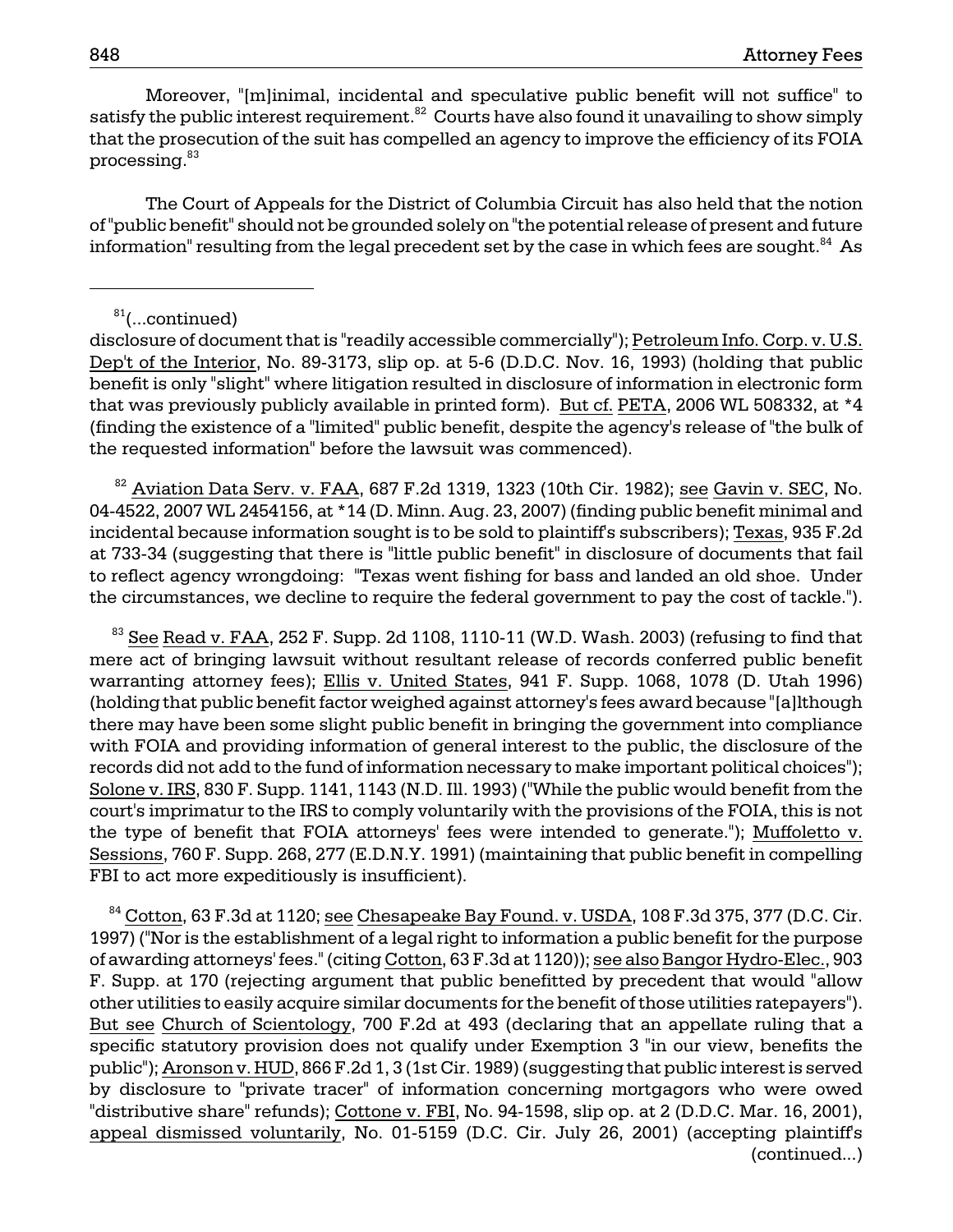the D.C. Circuit noted in one case: "Such an inherently speculative observation is . . . inconsistent with the structure of FOIA itself."85

The second factor -- the commercial benefit to the plaintiff -- requires an examination of whether the plaintiff had an adequate private commercial incentive to litigate its FOIA demand even in the absence of an award of attorney fees. If so, then fees are typically denied,<sup>86</sup> except in the case of news media interests, which generally "should not be considered commercial interests."87

The third factor -- the nature of the plaintiff's interest in the records -- often is evaluated

 $84$ (...continued)

argument of public benefit deriving from the "precedential effect of [his] victory," while at the same time recognizing "binding circuit precedent" to the contrary).

85 Cotton, 63 F.3d at 1120.

 $86$  See, e.g., Klamath, 18 F. App'x at 475 (finding that plaintiff association sought documents to advance and protect interests of its members, and recognizing that fact that members might be "nonprofit" does not make their interests less commercial for FOIA purposes); Fenster, 617 F.2d at 742-44 (affirming denial of fees to law firm that obtained disclosure of government auditor's manual used in reviewing contracts of type entered into by firm's clients); Chamberlain v. Kurtz, 589 F.2d 827, 842-43 (5th Cir. 1979) (concluding that plaintiff who faced \$1.8 million deficiency claim for back taxes and penalties "needed no additional incentive" to bring FOIA suit against IRS for documents relevant to his defense); Horsehead Indus. v. EPA, 999 F. Supp. 59, 69 (D.D.C. 1998) (finding that requester would have brought suit regardless of availability of fees); Viacom Int'l v. EPA, No. 95-2243, 1996 WL 515505, at \*2 (E.D. Pa. Aug. 29, 1996) (dismissing as "divorced from reality" corporation's contention that its "'knowing the extent of its potential liability will not promote any commercial interests"'); Frye v. EPA, No. 90-3041, 1992 WL 237370, at \*4 (D.D.C. Aug. 31, 1992) (denying fees where "plaintiff does not effectively dispute that the prime beneficiaries of the information requested will be commercial entities with commercial interests that either are, or might become, his clients"); Hill Tower, Inc. v. Dep't of the Navy, 718 F. Supp. 568, 572 (N.D. Tex. 1989) (ruling that a plaintiff who had filed tort claims against the government arising from aircraft crash "had a strong commercial interest in seeking [related] information [as] it was [its] antenna that was damaged by the crash"). But see Aronson, 866 F.2d at 3 (finding that the "potential for commercial personal gain did not negate the public interest served" by private tracer's lawsuit since "failure of HUD to comply reasonably with its reimbursement duty would probably only be disclosed by someone with a specific interest in ferreting out unpaid recipients"); Windel v. United States, No. 3:02-CV-306, 2006 WL 1036786, at \*3 (D. Alaska Apr. 19, 2006) (awarding portion of requested fees, even though plaintiff's FOIA request "clearly implicated her own pecuniary interests" in obtaining documents concerning her gender discrimination claim).

 $87$  S. Rep. No. 93-854, at 19 (1974); see also Davy, 550 F.3d at 1160 ("Surely every journalist or scholar may hope to earn a living plying his or her trade, but that alone cannot be sufficient to preclude an award of attorney's fees under FOIA."). But see Nat'l Sec. Archive, 530 F. Supp. 2d at 203 (noting that news organization is not "ipso facto entitled to attorney fees whenever it wins a FOIA case").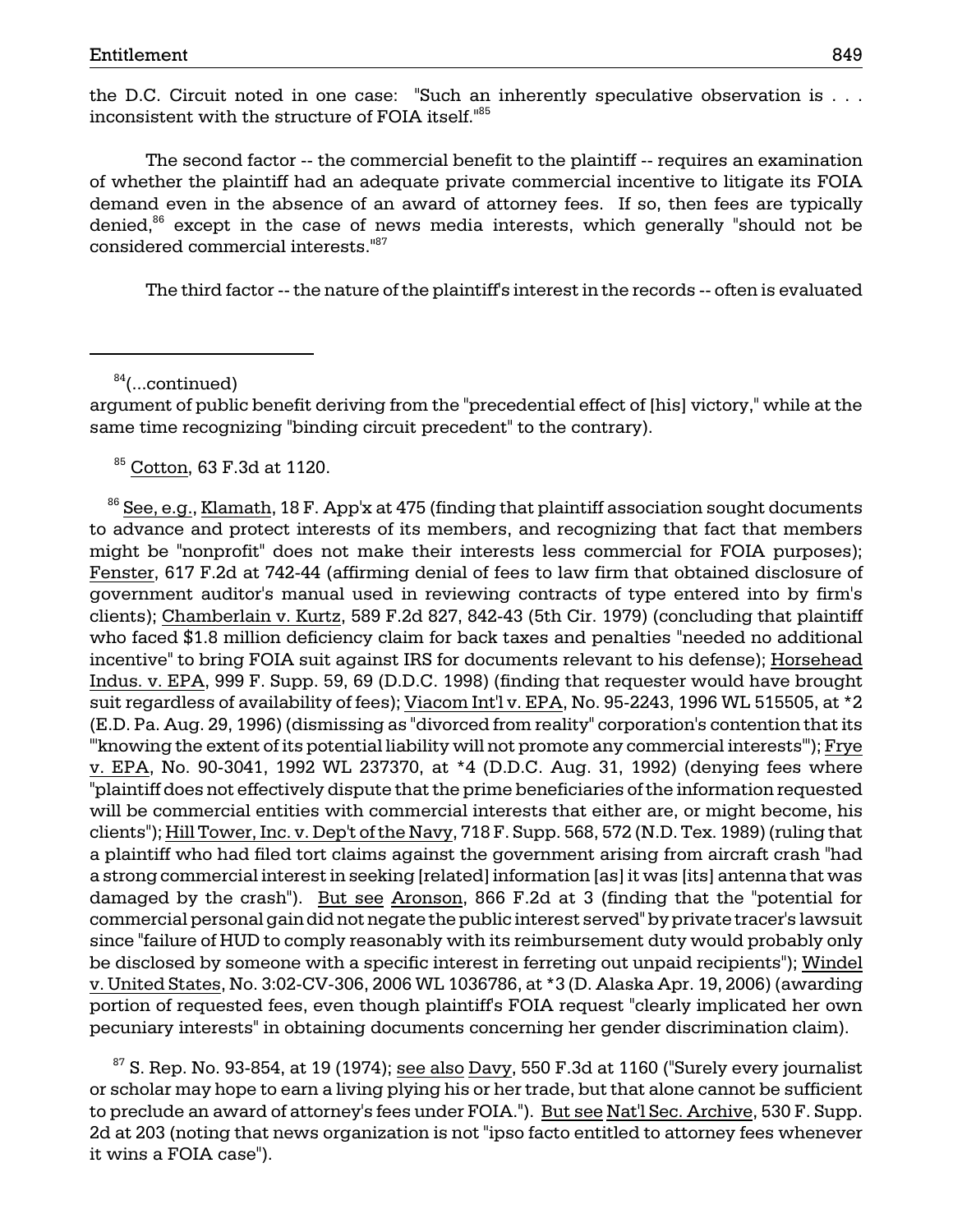in tandem with the second factor $88$  and militates against awarding fees in cases where the plaintiff had an adequate personal incentive to seek judicial relief.<sup>89</sup> To disqualify a fee applicant under the second and third factors, "a motive need not be strictly commercial; any private interest will do.<sup>"90</sup> In this regard, the use of the FOIA as a substitute for discovery has routinely been found to constitute the pursuit of a private, noncompensable interest.<sup>91</sup> The

<sup>89</sup> See, e.g., Polynesian Cultural Ctr., 600 F.2d at 1330 (ruling that attorney fees award should not "'merely subsidize a matter of private concern' at taxpayer expense" (quoting Blue, 570 F.2d at 533-34)); Maydak v. DOJ, 579 F. Supp. 2d 105, 109 (D.D.C. 2008) (refusing to award litigation costs where plaintiff requested records pertaining to himself and matters affecting his detention); Nw. Univ. v. USDA, 403 F. Supp. 2d 83, 88 & n.7 (D.D.C. 2005) (denying fee award where plaintiff sought records concerning investigations into its activities for apparent purpose of challenging agency's findings); Viacom, 1996 WL 515505, at \*2 ("[W]e harbor strong doubts that Viacom entered into this proceeding to foster the public interest in disclosure. Its motivation, as evinced by its conduct of this litigation, was to assert its own interests as a potentially responsible party to the clean up operation."); Abernethy v. IRS, 909 F. Supp. 1562, 1569 (N.D. Ga. 1995) (suggesting that when plaintiff sought records of investigation of which he was target to challenge his removal from management position, his "strong personal motivation for filing this lawsuit outweigh[ed] any public interest which may result from disclosure"); Frydman, 852 F. Supp. at 1504 ("Although plaintiff's interest in the information in this case is not pecuniary, it is strictly personal.").

 would be obliged to pass any commercial gain on to its ratepayers (quoting plaintiff's filing)); Mosser Constr. Co. v. U.S. Dep't of Labor, No. 93CV7525, slip op. at 4 (N.D. Ohio Mar. 29, 1994)  $90$  Tax Analysts, 965 F.2d at 1095 ("[P]laintiff was not motivated simply by altruistic instincts, but rather by its desire for efficient, easy access to [tax] decisions.'" (quoting Tax Analysts v. DOJ, 759 F. Supp. 28, 31 (D.D.C. 1991))); see Nat'l Sec. Archive, 530 F. Supp. 2d at 203 (finding that non-profit organization had "powerful commercial and private motive to win the lawsuit to defeat the government's attempt to charge search fees in order to make NSA's retrieval of FOIA documents as cheap as possible"); Gavin, 2007 WL 2454156, at \*15 (holding that second and third factors weigh against fee award because plaintiff's primary interest is to advance purely personal goal of publishing and selling requested information to his subscribers); Bangor Hydro-Elec., 903 F. Supp. at 171 (rejecting public utility's argument that it incurred no commercial benefit because under "'traditional regulatory principles'" utility (explaining that factor weighs against not-for-profit organization whose actions are motivated by commercially related concerns on behalf of its members).

defense of a private civil action"); <u>Republic of New Afrika v. FBI,</u> 645 F. Supp. 117, 121 (D.D.C.  $91$  See, e.g., Ellis, 941 F. Supp. at 1079 (compiling cases); Muffoletto, 760 F. Supp. at 275 (rejecting plaintiff's entitlement to fees on grounds that "[t]he plaintiff's sole motivation in seeking the requested information was for discovery purposes, namely, to assist him in the 1986) (stating that purely personal motives of plaintiff -- to exonerate its members of criminal charges and to circumvent civil discovery -- dictated against award of fees), aff'd sub nom. (continued...)

<sup>&</sup>lt;sup>88</sup> See, e.g., Church of Scientology, 700 F.2d at 494 (noting that it is "logical to read the two criteria together where a private plaintiff has pursued a private interest"); Nat'l Sec. Archive, 530 F. Supp. 2d at 201 ("The second and third factors, commercial benefit and the plaintiff's interest in the records, are closely related and often considered together.").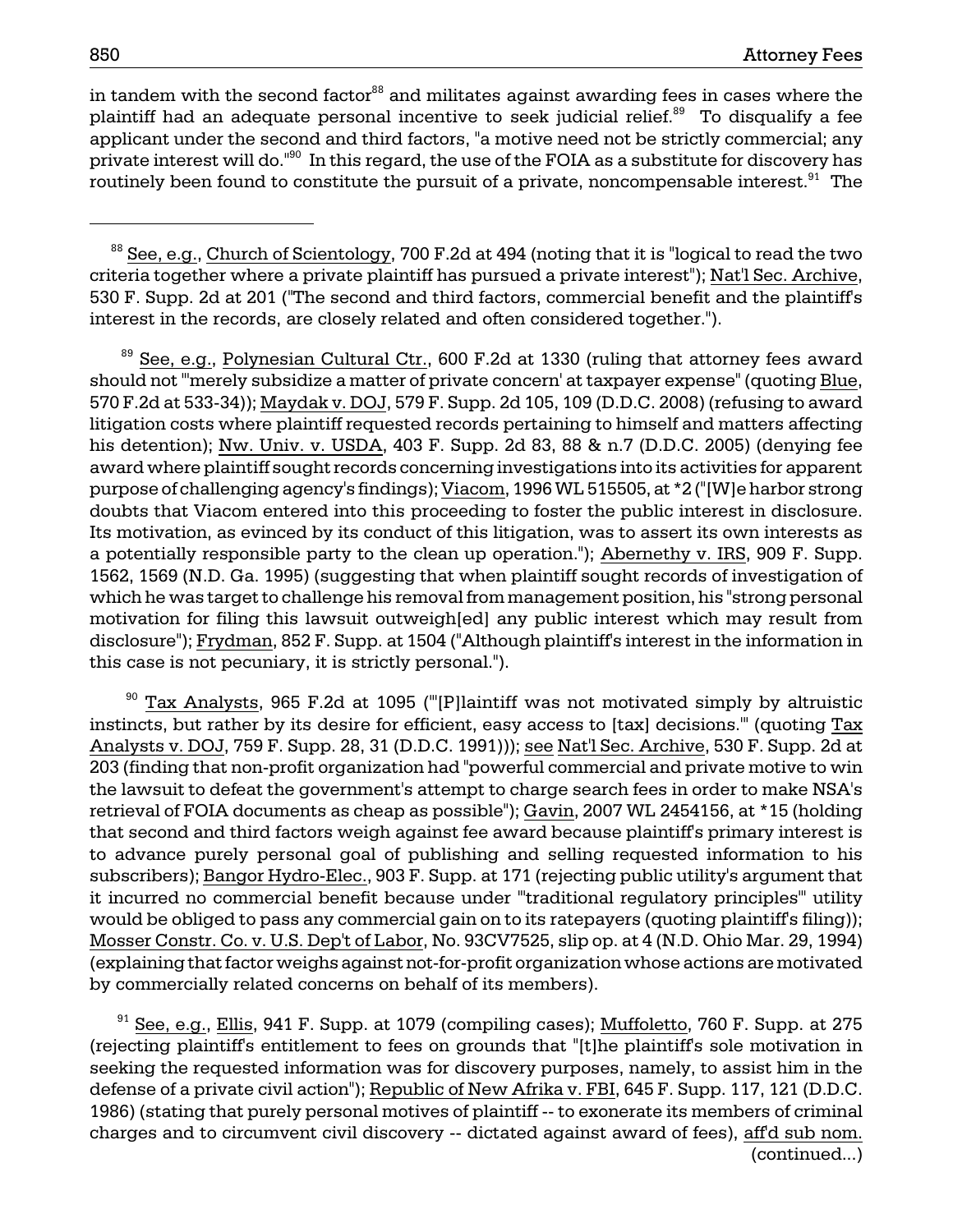Court of Appeals for the Tenth Circuit has found that when a FOIA plaintiff's motives change over the course of the litigation, the fee award should be divided on the basis of such shifting interests.<sup>92</sup> At the same time, courts have also weighed the second and third factors in favor of a fee applicant even in situations where a personal interest was present.<sup>93</sup>

The fourth factor -- the reasonableness of the agency's withholding -- counsels against a fee award when the agency had a reasonable basis in law for concluding that the information in issue was exempt. If an agency's position is correct as a matter of law, this factor is often dispositive. $94$  The converse, however, also has been found to be true  $-$  namely,

 $91$ (...continued)

Provisional Gov't of the Republic of New Afrika v. ABC, 821 F.2d 821 (D.C. Cir. 1987) (unpublished table decision); Simon v. United States, 587 F. Supp. 1029, 1033 (D.D.C. 1984) (articulating that use of FOIA as substitute for civil discovery "is not proper and this court will not encourage it by awarding fees"). But see McCoy, 2005 WL 1972600, at \*2 (finding fee entitlement, even though plaintiff's FOIA request "served her personal interest in obtaining . . . evidence" for use in related tort litigation); cf. Jarno, 365 F. Supp. 2d at 740 (concluding that the plaintiff's interest in the requested documents "support[ed] an award of attorney's fees," despite his motivation to seek disclosure in order to "facilitate the fair adjudication of his political asylum claim").

 $92$  See Anderson v. HHS, 80 F.3d 1500, 1504-05 (10th Cir. 1996) (affirming district court's denial of fees for first phase of litigation -- when plaintiff's primary motive was to obtain records for state court action, while approving them for second phase -- when plaintiff's primary interest in records was public dissemination).

the Plaintiff's desire that his book be a commercial success"); <u>Piper,</u> 339 F. Supp. 2d at 21-22 purpose of encouraging" representation by pro bono counsel); <u>cf. Assembly of Cal. v. U.S. Dep't</u>  $93$  See, e.g., Davy, 550 F.3d at 1161 (concluding that second and third factors favor plaintiff as plaintiff's "scholarly interest in publishing publicly valuable information in a book . . . is at most 'quasi-commercial'" and "nothing in the record would suggest that his private commercial interest outweighs his scholarly interest"); Crooker v. U.S. Parole Comm'n, 776 F.2d 366, 368 (1st Cir. 1985) (finding the third factor to favor plaintiff where the "interest was neither commercial nor frivolous, [but] to ensure that the Parole Commission relied on accurate information in making decisions affecting his liberty"); Summers, 477 F. Supp. 2d at 69 (relying on Piper and finding that second and third factors may well "favor the Plaintiff regardless of (concluding that because plaintiff's "distinct personal interest" in writing book about his mother's kidnapping was not separable from public interest in this "scholarly endeavor," second factor will not weigh against fee award); Cottone, No. 94-1598, slip op. at 3 (D.D.C. Mar. 16, 2001) (relying on Williams to justify awarding fees in order to encourage service on Civil Pro Bono Counsel panel); Williams, 17 F. Supp. 2d at 9 (awarding fees "[e]ven if [the requester's] own interest in the records is personal," in order to "serve the larger public of Commerce, No. Civ-S-91-990, 1993 WL 188328, at \*5 (E.D. Cal. May 28, 1993) (refusing to preclude fees where state legislature sought information to challenge federal census count, even though benefits could accrue to state, because "plaintiffs did not stand to personally benefit but acted as public servants").

 $94}$  See Cotton, 63 F.3d at 1117 ("[T]here can be no doubt that a party is not entitled to fees (continued...)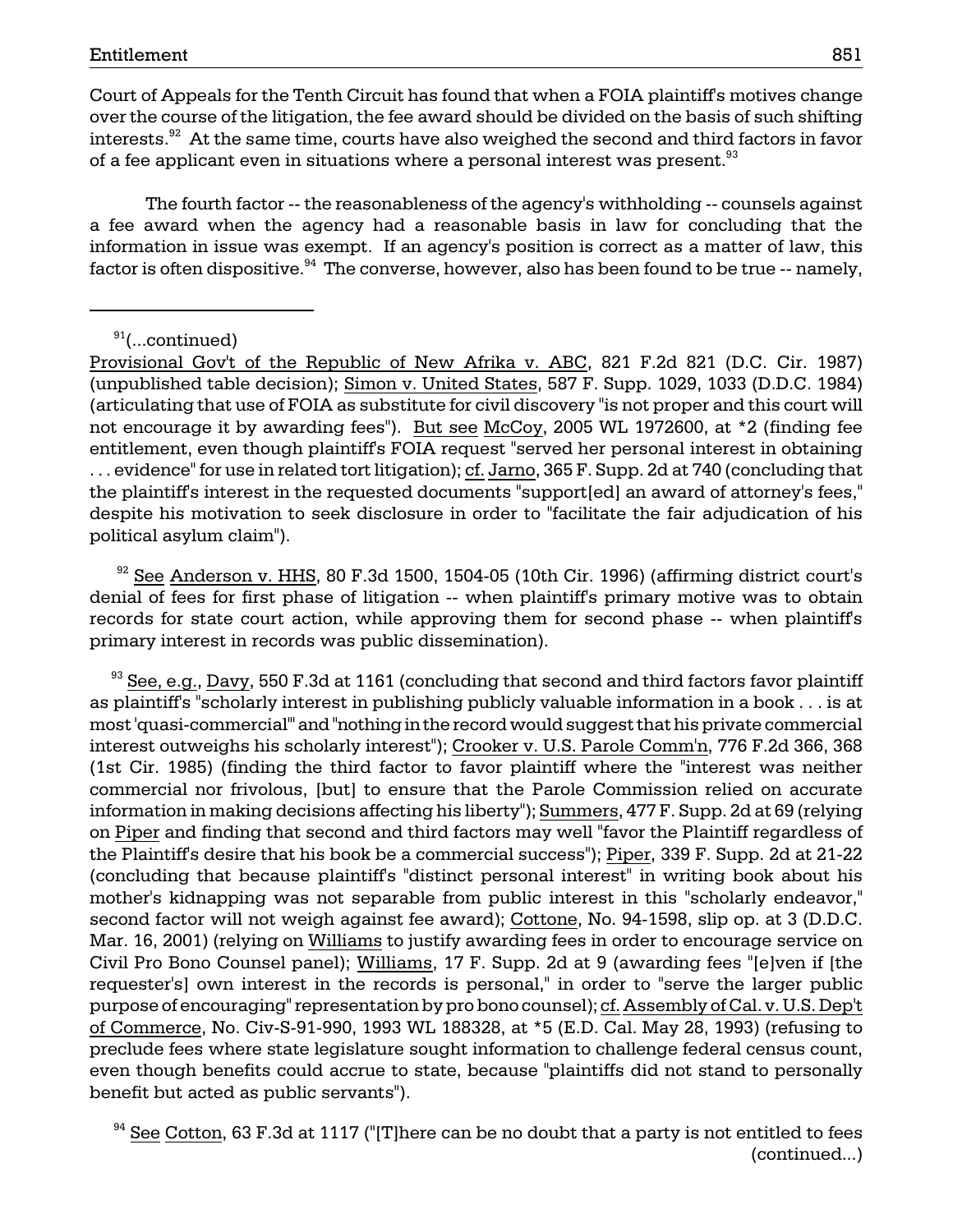that "[r]ecalcitrant and obdurate behavior 'can make the last factor dispositive without consideration of any of the other factors.'"95

In general, an agency's legal basis for withholding has been found "reasonable" if pertinent authority exists to support the claimed exemption.<sup>96</sup> Even in the absence of

 $94$ (...continued)

 No. 94-1598, slip op. at 3-4 (D.D.C. Mar. 16, 2001) (awarding fees even though agency's withholding" and that it has not engaged in recalcitrant or obdurate behavior); Solone, 830 F. <sup>95</sup> Read, 252 F. Supp. 2d at 1112 (quoting Horsehead Indus., 999 F. Supp. at 68); see Cottone, position was reasonable; relying on fact that agency's defense was "determined, dilatory, and expensive to confront"); see also Tax Analysts, 965 F.2d at 1097 ("[T]he reasonable-basis-inlaw factor is intended to weed out those cases in which the government was 'recalcitrant in its opposition to a valid claim or otherwise engaged in obdurate behavior.'" (quoting Cuneo, 553 F.2d at 1366)); LaSalle Extension Univ. v. FTC, 627 F.2d 481, 486 (D.C. Cir. 1980) ("[T]he Government need not prove that the information 'was in fact exempt,' only that the Government 'had a reasonable basis in law for concluding that the information in issue was exempt and that it had not been recalcitrant in its opposition to a valid claim or otherwise engaged in obdurate behavior (quoting Fenster, 617 F.2d at 744)); Ellis, 941 F. Supp. at 1080 (explaining that government need show only "reasonable or colorable basis for the Supp. at 1143 (noting that government acted reasonably when agency had "at least a colorable basis in law for its decision to withhold" and there are no allegations of harassment of requester or avoidance of embarrassment by the agency).

recalcitrance or bad faith."); <u>Republic of New Afrika,</u> 645 F. Supp. at 122. <u>But see United Ass'n</u>  $96$  See Adams v. United States, 673 F. Supp. 1249, 1259-60 (S.D.N.Y. 1987); see also Am. Commercial Barge Lines v. NLRB, 758 F.2d 1109, 1112-14 (6th Cir. 1985); Maydak, 579 F. Supp. 2d at 109 ("Although plaintiff obtained two orders compelling the release of BOP records, the BOP rightly asserts that the orders resulted from its inability to satisfy its evidentiary burden with respect to reasonably asserted exemptions, rather than from evidence of agency (continued...)

awarded" when agency's withholding "is correct as a matter of law"); <u>see also Wheeler v. IRS,</u> disclose records "may even be dispositive"). <u>But see Hull,</u> 2006 U.S. Dist. LEXIS 35054, at \*11 if the government's legal basis for withholding requested records is correct."); Chesapeake Bay Found. v. USDA, 11 F.3d 211, 216 (D.C. Cir. 1993) ("If the Government was right in claiming that the [records] were exempt from disclosure under FOIA, then no fees are recoverable."); Educ./Instruccion, Inc. v. HUD, 649 F.2d 4, 8 (1st Cir. 1981) (stating that government's withholding must "have 'a colorable basis in law' and not appear designed 'merely to avoid embarrassment or to frustrate the requester'" (quoting S. Rep. No. 93-854, at 19)); Polynesian Cultural Ctr., 600 F.2d at 1330 (denying fees, despite court-ordered disclosure, because "[t]he Board's claim of exemption was not only reasonable, but correct," based upon subsequent Supreme Court decision); Horsehead Indus., 999 F. Supp. at 64 (ruling that "fees will not be 37 F. Supp. 2d 407, 413 (W.D. Pa. 1998) (finding that reasons for government's refusal to (finding agency's withholding determination, based on "colorable legal argument," to be reasonable, but concluding that other factors weighed in favor of fee award); Williams, 17 F. Supp. 2d at 8 (stating that "'courts must be careful not to give any particular factor dispositive weight'" (quoting Nationwide Bldg. Maint., Inc. v. Sampson, 559 F.2d 704, 714 (D.C. Cir. 1977))).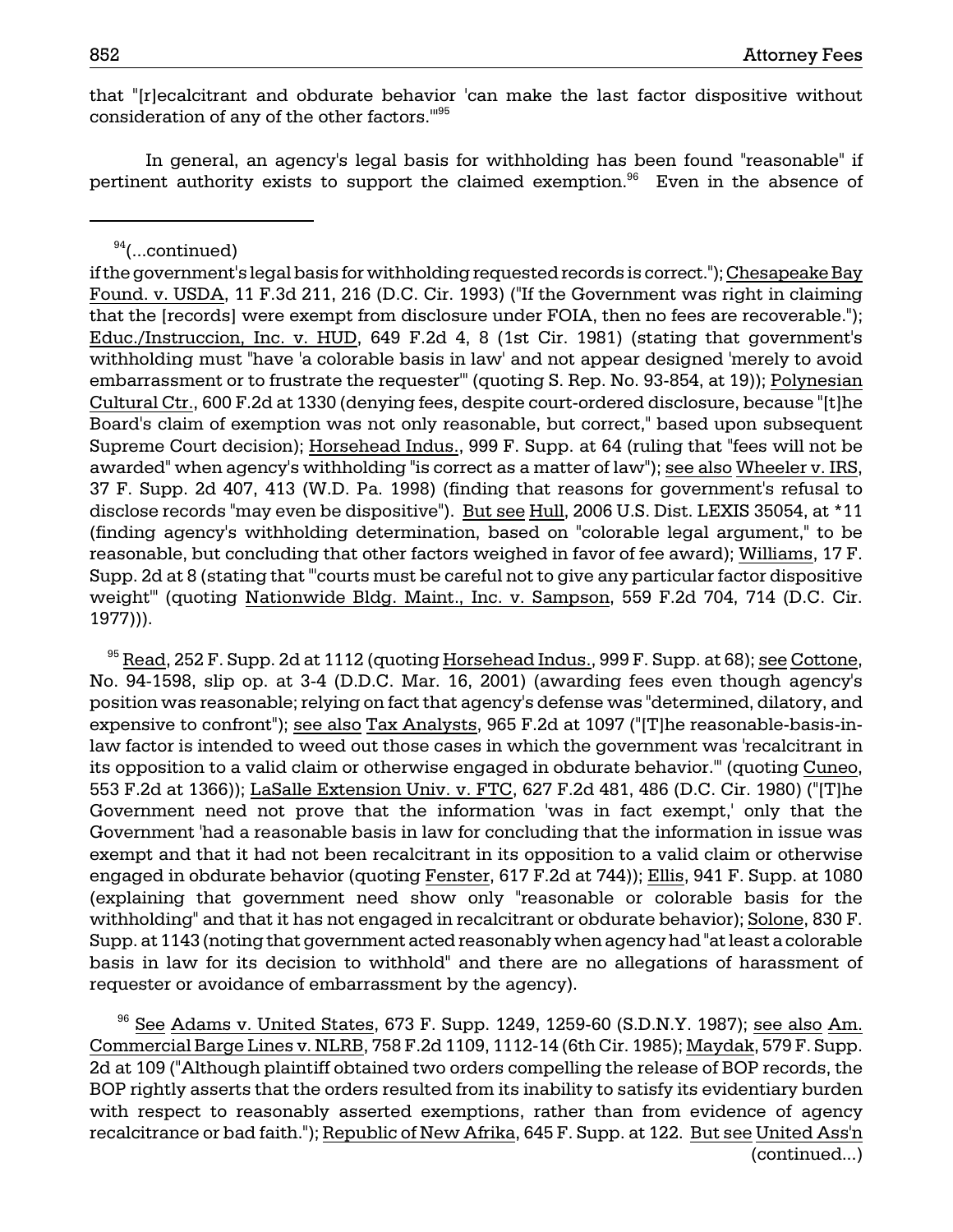supporting authority, withholding has been found to be "reasonable" where no precedent directly contradicted the agency's position.<sup>97</sup>

the reasonableness of its original position in opposing a subsequent fee claim. $^{100}\,$ In an illustrative example, the D.C. Circuit upheld a district court's finding of reasonableness in a case in which there was "no clear precedent on the issue,"<sup>98</sup> even though the district court's decision in favor of the agency's withholding was reversed unanimously by the court of appeals, which, in turn, was affirmed by a near-unanimous decision of the Supreme Court.<sup>99</sup> Similarly, the mere fact that an agency foregoes an appeal on the merits of a case and complies with a district court disclosure order does not foreclose it from asserting

When the delay in releasing records, rather than the agency's substantive claim of exemption, is challenged, that delay has been found not to favor a fee award so long as the agency has not engaged in "obdurate behavior or bad faith."<sup>101</sup> On the other hand, courts have

<sup>96</sup>(...continued)

 more extensive questioning of the manufacturers' claims or make its own inquiry . . . was instead to confront issues as they arise in litigation -- and to pay attorneys' fees if EPA loses"). of Journeymen & Apprentices, Local 598 v. Dep't of the Army, 841 F.2d 1459, 1462-64 (9th Cir. 1988) (withholding held unreasonable where agency relied on one case that was "clearly distinguishable" and where "strong contrary authority [was] cited by the [plaintiff]"); Nw. Coal. for Alternatives to Pesticides v. Browner, 965 F. Supp. 59, 64 (D.D.C. 1997) (finding that an EPA decision "to rely solely on manufacturers' claims of confidentiality, rather than conduct essentially a decision not to commit resources to questioning claims of confidentiality but

 $97$  See Frydman, 852 F. Supp. at 1504 ("Although the government did not offer case authority to support its position regarding the [records], we believe the government's position had a colorable basis. There is little, if any, case authority which directly holds contrary to the government's position.").

98 Tax Analysts, 965 F.2d at 1096-97.

<sup>99</sup> Tax Analysts v. DOJ, 492 U.S. 136 (1989).

 $100$  See Cotton, 63 F.3d at 1119.

 $101$  Ellis, 941 F. Supp. at 1080 (noting that agency was "in frequent contact with plaintiffs' counsel" and that "[d]ue to the scope of plaintiffs' request, some delay was inherent"); see Hull, 2006 U.S. Dist. LEXIS 35054, at \*12 (viewing agency delays as "more suggestive of ineptitude than bad faith"); Read, 252 F. Supp. 2d at 1112 ("[D]elay due to bureaucratic ineptitude alone is not sufficient to weigh in favor of an award of attorney's fees."); Horsehead Indus., 999 F. Supp. at 66 (finding that narrow reading of request is not "bad faith"); Republic of New Afrika, 645 F. Supp. at 122; Smith v. United States, No. 95-1950, 1996 WL 696452, at \*7 (E.D. La. Dec. 4, 1996) (finding that "[t]he government did not act with due diligence, and has offered no reason to find that the delay was 'unavoidable[,]'" but holding in favor of the government on this factor as "[t]he evidence in this case is that the Coast Guard's noncompliance was due to administrative ineptitude rather than any unwillingness to comply with [plaintiff's] FOIA request"), aff'd per curiam, 127 F.3d 35 (5th Cir. 1997); Frye, 1992 WL 237370, at \*3 (explaining (continued...)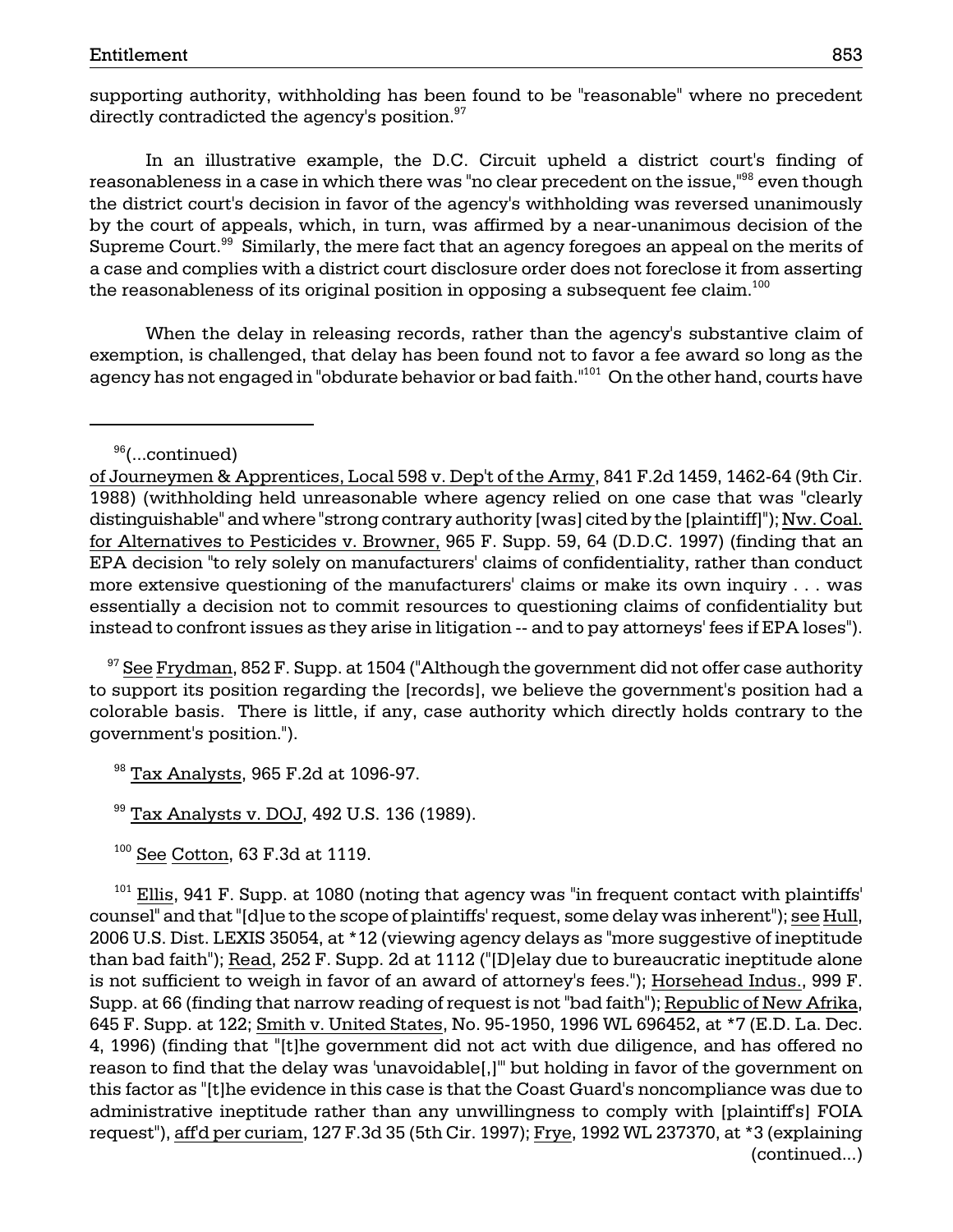at times required agencies to provide a meaningful justification for the delay,  $102$  and have awarded fees when they found the delay to be unreasonable.<sup>103</sup> An agency's decision to withhold entire documents when it could have processed them relatively easily has been found "unreasonable" for purposes of the entitlement analysis.<sup>104</sup> (For further discussions of

# 101(...continued)

that although agency failed to adequately explain plaintiff's more-than-two-year wait for final response (such delay previously having been found "unreasonable" by court), agency's voluntary disclosure of documents two days before Vaughn Index deadline did not warrant finding of "obdurate" behavior absent affirmative evidence of bad faith).

 $102$  See Judicial Watch, Inc., 562 F. Supp. 2d at 174 (indicating that agency is, at minimum, required to "provide meaningful justification for inactivity or refusal to turn over requested information"); Elec. Frontier Found., 2008 WL 2331959, at \*4 (concluding that agency "failed to establish a reasonable basis for withholding the requested documents" by not "explaining why it needed four months to process plaintiff's FOIA request").

 $^{103}$  See, e.g., Miller v. U.S. Dep't of State, 779 F.2d 1378, 1390 (8th Cir. 1985) (concluding that government's reasons for delay -- namely processing backlogs, confusion, and administrative error -- are not reasonable legal bases and, because "[t]he FOIA does not contain a statutory exception for administrative inefficiency," plaintiff is entitled to fees); Judicial Watch, Inc., 562 F. Supp. 2d at 174 (concluding that agency's justifications for delay were unreasonable when it "continually assured plaintiff that its request would soon be released, only to subsequently renege on these commitments, citing as justification sweeping assertions that [agency] was 'short-staffed' and saddled with other FOIA requests demanding immediate attention"); Jarno, 365 F. Supp. 2d at 740 (determining that fourth factor favored fee award, because agency "failed to comply with the requirements of [the] FOIA by not responding to Plaintiff's request for information within the statutory time frame"); United Merchants & Mfrs. v. Meese, No. 87 3367, slip op. at 3 (D.D.C. Aug. 10, 1988) (declaring it unnecessary for plaintiff to show "that defendant was obdurate in order to prevail" where there was "no reasonable basis for defendant to have failed to process plaintiff's [FOIA request] for nearly a year"); cf. Claudio v. SSA, No. H-98-1911, 2000 WL 33379041, at \*11 (S.D. Tex. May 24, 2000) (finding all four factors unmet, nevertheless awarding fees because of "the Government's action in not delivering the majority of the documents until after suit was filed and in failing to provide a Vaughn Index until after ordered to do so by the Court").

<sup>104</sup> See Campaign for Responsible T<u>ransplantation</u>, 593 F. Supp. 2d at 244 (finding that "FDA has not demonstrated a reasonable basis in law for withholding nonexempt documents beyond the twenty day deadline set forth in FOIA"); Wildlands CPR v. U.S. Forest Serv., 558 F. Supp. 2d 1096, 1102 (D. Mont. 2008) (concluding that agency had no reasonable basis in law for not disclosing requested information; based on record, it appears agency was most concerned with size and scope of request, not its ability to understand request); Poulsen, 2007 WL 160945, at \*2 (holding that agency's position was not substantially justified because, in many instances, agency's redactions were "inconsistent and seemingly without reasoned basis"); Long, 2006 WL 1041818, at \*4-5 (concluding that IRS lacked reasonable basis to fully withhold audit statistics on grounds that disclosure could somehow identify individual taxpayer returns; if necessary, "IRS could [have] redact[ed]" this information); McCoy, 2005 WL 1972600, at \*2 (finding that BOP had no reasonable basis to withhold requested documents (continued...)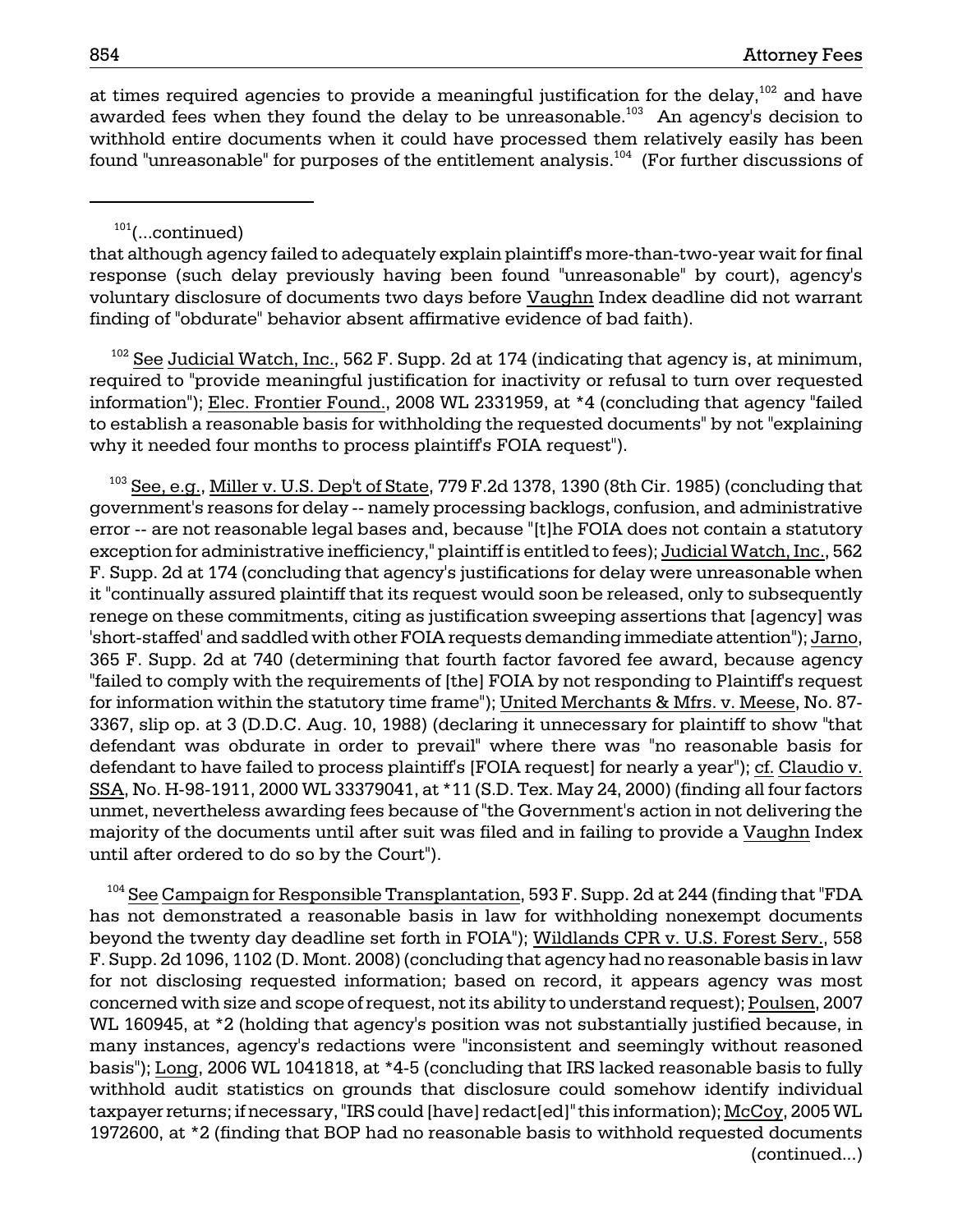an agency's obligation to segregate and release nonexempt information, see Procedural Requirements, "Reasonably Segregable" Obligation, above, and Litigation Considerations, "Reasonably Segregable" Requirements, above.)

independently under the court's equitable jurisdiction."<sup>105</sup> The fact that an attorney fees Typically, FOIA plaintiffs seek attorney fees only at the conclusion of a case. Even when the underlying action has been decided, a petition for attorney fees "survive[s] petition is pending, moreover, has been found not to preclude appellate review of the district court's decision on the merits.106

Some FOIA plaintiffs, however, have sought "interim" attorney fees before the conclusion of a case -- although such relief has been termed "inefficient"<sup>107</sup> and "piecemeal."<sup>108</sup> Sometimes a plaintiff has been able to point to a threshold determination concerning eligibility to receive records that sufficiently supports eligibility for an interim award.<sup>109</sup> If interim fees

<sup>105</sup> Carter v. VA, 780 F.2d 1479, 1481 (9th Cir. 1986); see Anderson v. HHS, 3 F.3d 1383, 1385 (10th Cir. 1993) ("[T]he fee issue is ancillary to the merits of the controversy.").

106 See McDonnell v. United States, 4 F.3d 1227, 1236 (3d Cir. 1993) ("Even if a motion for attorney's fees is still pending in the district court, that motion does not constitute a bar to our exercise of jurisdiction under § 1291." (citing Budinich v. Becton Dickinson & Co., 486 U.S. 196, 198-202 (1988))).

 $107$  Biberman v. FBI, 496 F. Supp. 263, 265 (S.D.N.Y. 1980) (noting "inefficiency" of interim fee award); see Allen v. FBI, 716 F. Supp. 667, 669-72 (D.D.C. 1989) (recognizing that although court may order payment of interim fees, it should be done only "in limited circumstances").

<sup>108</sup> Hydron Labs., Inc. v. EPA, 560 F. Supp. 718, 722 (D.R.I. 1983) (refusing to deal "piecemeal" with questions concerning entitlement to attorney fees); see also Allen, 716 F. Supp. at 671 (suggesting that interim fee awards should be made only in unusual case of protracted litigation and financial hardship).

 $109$  See Nat'l Ass'n of Criminal Def. Lawyers v. DOJ, No. 97-372, slip op. at 2 (D.D.C. June 26, 1998) (awarding interim fees based on court's conclusion that, inter alia, even brief litigation had "imposed concrete hardship on Plaintiff's counsel"), interlocutory appeal dismissed for lack of juris., 182 F.3d 981 (D.C. Cir. 1999); Wash. Post v. DOD, 789 F. Supp. 423, 424-26 (D.D.C. (continued...)

 $104$ (...continued)

in their entireties in order to protect the privacy of third parties; "[w]hile the duty to withhold certain identifying information . . . is supported by case law, withholding the information in its entireties was not necessary"); cf. Davy, 550 F.3d at 1163 (holding that agency's lack of resistance to disclose records after lawsuit was filed does not constitute "colorable basis in law" for failing to respond to plaintiff's second request); Nw. Coal. for Alternatives to Pesticides v. EPA, 421 F. Supp. 2d 123, 128-29 (D.D.C. 2006) (finding plaintiff entitled to a fee award, even though the court never ruled that the agency's withholdings were improper, on the basis that a previous remand order obligated the EPA to articulate its reasons for withholding and "[a]t that juncture . . . the EPA had not demonstrated a reasonable basis for withholding").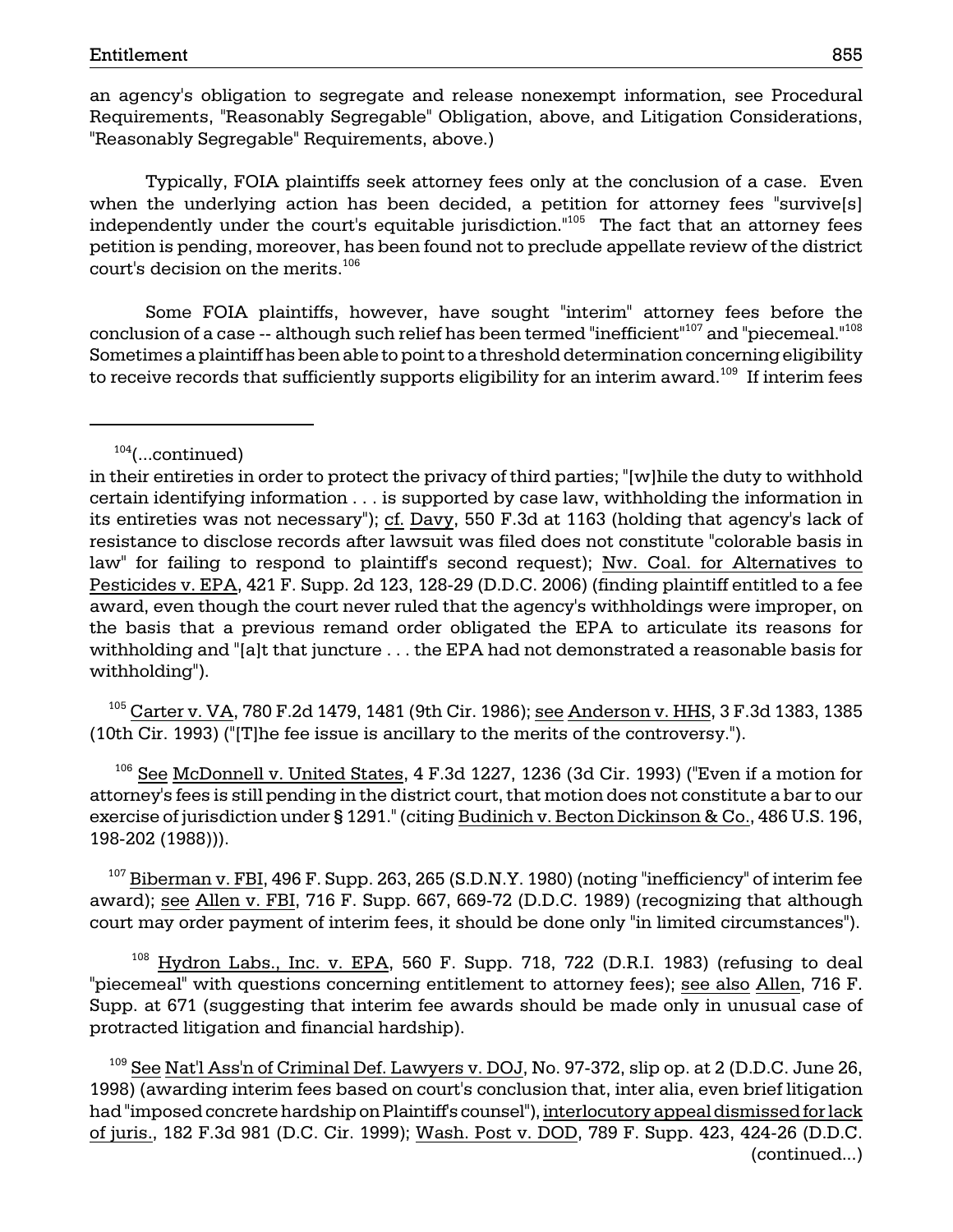are approved, payment of the fees need not await final judgment in the action.<sup>110</sup> The D.C. Circuit has held that an agency must wait for a final court decision on the underlying merits of the case before it can appeal an interim award of fees. $111$ 

### Calculations

As an initial matter, attorney fees and costs are no longer paid by the Claims and Judgment Fund of the United States Treasury.<sup>112</sup> Pursuant to Section 4 of the OPEN Government Act of 2007, FOIA attorney fees and costs are now paid directly by the agency, using funds "annually appropriated for any authorized purpose."<sup>113</sup>

If a court decides to make a fee award -- either interim or otherwise -- its next task is to determine an appropriate fee amount, based upon attorney time shown to have been reasonably expended. Accordingly, attorney fees and costs should be supported by welldocumented, contemporaneous billing records;<sup>114</sup> while some courts will consider

<sup>110</sup> See Rosenfeld v. United States, 859 F.2d 717, 727 (9th Cir. 1988); Wash. Post, 789 F. Supp. at 425.

 $111$  See Nat'l Ass'n of Criminal Def. Lawyers v. DOJ, 182 F.3d 981, 986 (D.C. Cir. 1999) (concluding that prior to conclusion of case in district court, appellate court has no jurisdiction to review attorney fees award); see also Petties v. District of Columbia, 227 F.3d 469, 472 (D.C. Cir. 2000) (emphasizing that interim review of attorney fees decision is unavailable until final judgment is reached) (non-FOIA case).

 $112$  See OPEN Government Act of 2007, Pub. L. No. 110-175, 121 Stat. 2524.

 $113$  Id. § 4.

 $114$  See Blazy v. Tenet, 194 F.3d 90, 92 (D.C. Cir. 1999) (rejecting otherwise-valid claim for attorney fees "for want of substantiation"); Nat'l Ass'n of Concerned Veterans v. Sec'y of Def., 675 F.2d 1319, 1327 (D.C. Cir. 1982) (per curiam) ("Attorneys who anticipate making a fee application must maintain contemporaneous, complete and standardized time records which accurately reflect the work done by each attorney."); Pohlman, Inc. v. SBA, No. 4:03-CV-1241, slip op. at 27-28 (E.D. Mo. Sept. 30, 2005) (chiding plaintiff for failing to support fee request with documentation of time expended on lawsuit); Ajluni v. FBI, No. 94-CV-325, 1997 WL 196047, at \*2 (N.D.N.Y. Apr. 14, 1997) ("Moreover, '[t]he rule in this Circuit prohibits the submission of reconstructed records, where no contemporaneous records have been kept.'" (quoting Lenihan v. City of N.Y., 640 F. Supp. 822, 824 (S.D.N.Y. 1986))); cf. Poulsen, 2007 WL 160945, at \*3 (finding that agency's "challenge to the reasonableness of plaintiff's fee request is conclusory and that [agency] did not meet its 'burden of providing specific evidence to challenge the accuracy and reasonableness of the hours charged'" (quoting McGrath v. County of Nev., 67 F.3d 248, 255 (9th Cir. 1995))).

 $109$ (...continued)

<sup>1992) (</sup>awarding interim fees for special master whose work established plaintiff's right to receive certain records); Allen v. DOD, 713 F. Supp. 7, 12-13 (D.D.C. 1989) (awarding interim fees, but only "for work leading toward the threshold release of non-exempt documents").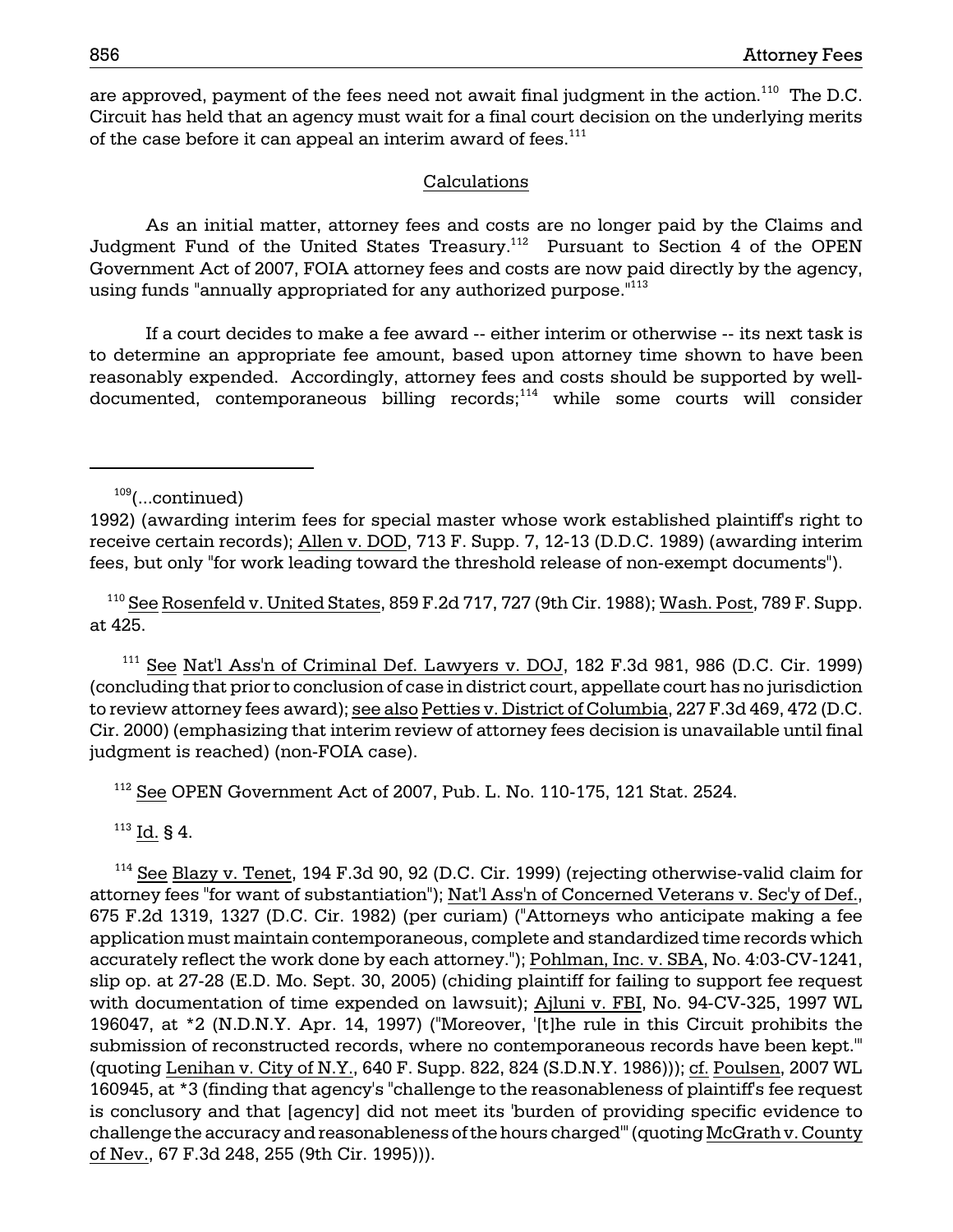reconstructed records, $^{115}$  the amount ultimately awarded may be reduced accordingly. $^{116}$ 

The starting point in setting a fee award is to multiply the number of hours reasonably expended by a reasonable hourly rate -- a calculation that yields the "lodestar."<sup>117</sup> Not all hours expended in litigating a case will be deemed to have been "reasonably" expended. For example, courts have directed attorneys to subtract hours spent litigating claims upon which the party seeking the fee ultimately did not prevail.<sup>118</sup> In such cases, a distinction has been made between a loss on a legal theory where "the issue was all part and parcel of one [ultimately successful] matter,<sup>"119</sup> and "'nonproductive time or [claims] for time expended on

 116 See Anderson v. HHS, 80 F.3d 1500, 1506 (10th Cir. 1996) ("Reconstructed records generally do not accurately reflect the actual time spent; and we have directed district courts to scrutinize such records and adjust the hours if appropriate."). But see Judicial Watch, 384 F. Supp. 2d at 174 (declining to reduce a fee award where billing records were reconstructed from transcripts and videotapes, which "though not contemporaneous time records in the traditional sense, nonetheless . . . indicate[d] precisely the length and nature of the work done" and were deemed to be "perhaps even more reliable . . . than a mere time record").

 $117$  See Hensley v. Eckerhart, 461 U.S. 424, 433 (1982) (civil rights case); Copeland v. Marshall, 641 F.2d 880, 891 (D.C. Cir. 1980) (en banc) (Title VII case); Lindy Bros. Builders, Inc. v. Am. Radiator & Standard Sanitary Corp., 487 F.2d 161, 168 (3d Cir. 1973) (describing the product of a reasonable hourly rate and the hours actually worked as "the lodestar of the court's fee determination") (non-FOIA case).

 $^{118}$  See, e.g., Hensley, 461 U.S. at 434-40; Anderson, 80 F.3d at 1506; Copeland, 641 F.2d at 891-92; Nat'l Sec. Archive v. DOD, 530 F. Supp. 2d 198, 205 (D.D.C. 2008) (finding that "[a]warding NSA its entire fee, and thus compensating it at least in part for time spent on a losing claim, would be an abuse of discretion"); Nw. Coal. for Alternatives to Pesticides v. EPA, 421 F. Supp. 2d 123, 129-30 (D.D.C. 2006) (holding that "plaintiff should not be compensated for its unnecessary and unsuccessful 'Motion for Entry of Judgment'"); Ajluni, 947 F. Supp. at 611 (limiting fees to those incurred up to point at which "the last of the additional documents were released"); McDonnell v. United States, 870 F. Supp. 576, 589 (D.N.J. 1994). But see Lissner v. U.S. Customs Serv., 56 F. App'x 330, 331 (9th Cir. 2003) (permitting award for preparation of initial attorney fees motion, even though it was unsuccessful, because it was "necessary step to . . . ultimate victory"); cf. Judicial Watch, 384 F. Supp. 2d at 171 (awarding attorney fees for the discovery phase of litigation, even though it "was not productive in the sense of getting tangible results," because it gave "effect to" the court's prior order granting the plaintiff an opportunity "to reconstruct or discover documents" that the agency "destroyed or removed" during its initial search).

<sup>119</sup> Copeland, 641 F.2d at 892 n.18; see Nat'l Ass'n of Concerned Veterans, 675 F.2d at 1327 n.13; Nat'l Ass'n of Atomic Veterans v. Dir., Def. Nuclear Agency, No. 81-2662, slip op. at 7 (D.D.C. July 15, 1987) (deciding that because plaintiff "clearly prevailed" on its only claim for relief, it is "entitled to recover fees for time expended on the few motions upon which it did not (continued...)

 $115$  See, e.g., Judicial Watch, Inc. v. Dep't of Commerce, 384 F. Supp. 2d 163, 173-74 (D.D.C. 2005) (awarding fees based on records reconstructed by former colleague of attorney who handled FOIA suit).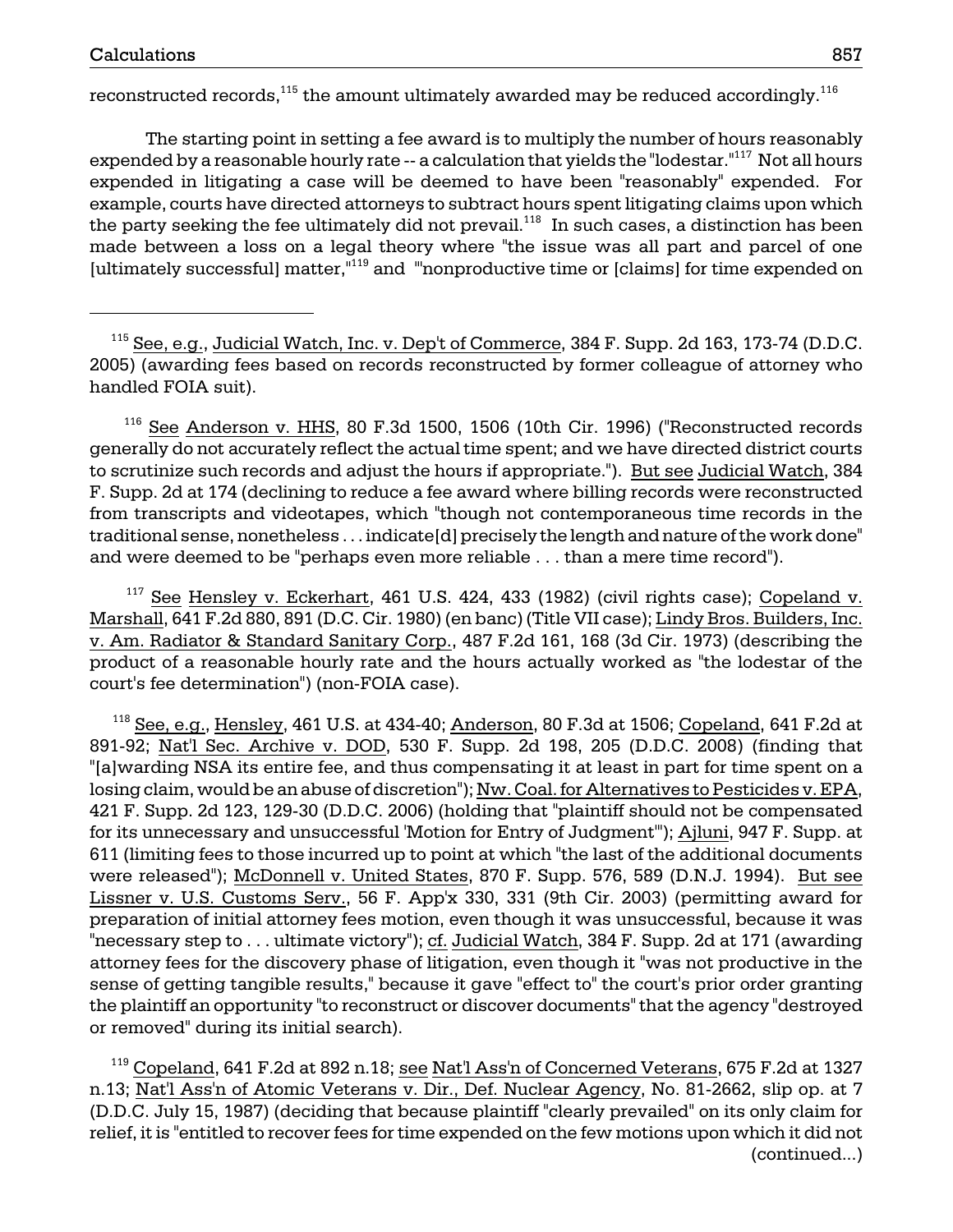issues on which plaintiff ultimately did not prevail.<sup>"120</sup> In some cases when the plaintiff's numerous claims are so intertwined that the court can discern "no principled basis for eliminating specific hours from the fee award," courts have employed a "general reduction method," allowing only a percentage of fees commensurate with the estimated degree to which that plaintiff had prevailed.<sup>121</sup>

Additionally, prevailing plaintiffs' counsel are obligated to exercise sound billing judgment. This means that "[c]ounsel for the prevailing party should make a good-faith effort to exclude from a fee request hours that are excessive, redundant, or otherwise unnecessary.<sup>"122</sup> Furthermore, the Court of Appeals for the District of Columbia Circuit has

 $119$ (...continued)

<sup>120</sup> Weisberg v. DOJ, 745 F.2d 1476, 1499 (D.C. Cir. 1984) (quoting Nat'l Ass'n of Concerned Veterans, 675 F.2d at 1327); see, e.g., Piper v. DOJ, 339 F. Supp. 2d 13, 24 (D.D.C. 2004) (refusing to grant fees for time spent on claims that ultimately were unsuccessful); Steenland v. CIA, 555 F. Supp. 907, 911 (W.D.N.Y. 1983) (declaring that award for work performed after release of records, where all claims of exemptions subsequently upheld, "would assess a penalty against defendants which is clearly unwarranted"); Agee v. CIA, No. 79-2788, slip op. at 1 (D.D.C. Nov. 3, 1982) ("[P]laintiff is not entitled to fees covering work where he did not substantially prevail."); Dubin v. Dep't of Treasury, 555 F. Supp. 408, 413 (N.D. Ga. 1981) (holding that fees awarded "should not include fees for plaintiffs' counsel for their efforts after the release of documents by the Government . . . since they failed to prevail on their claims at trial"), aff'd, 697 F.2d 1093 (11th Cir. 1983) (unpublished table decision); cf. Anderson, 80 F.3d at 1504 (affirming district court's denial of fees for portion of lawsuit during which plaintiff's primary motivation was her personal interest, while allowing fees for remainder of suit when public interest was paramount motivation).

 $^{121}$  See, e.g., Hull v. U.S. Dep't of Labor, No. 04-CV-1264, 2006 U.S. Dist. LEXIS 35054, at \*20 (D. Colo. May 30, 2006) (reducing number of hours for which plaintiff may recover fees by sixty percent, because she was only "about forty percent successful"); Kempker-Cloyd v. DOJ, No. 5:97-253, slip op. at 14 (W.D. Mich. Apr. 2, 1999) (magistrate's recommendation) (dividing claimed amount of attorney fees in half, because "[s]egregating litigation efforts spent on intertwined issues . . . is impracticable, if not impossible"), adopted, (W.D. Mich. Aug. 17, 1999); McDonnell, 870 F. Supp. at 589 (reducing plaintiff's requested award by sixty percent because "the amount of relief denied was greater than that awarded").

 $122$  Hensley, 461 U.S. at 434; see Auto Alliance Int'l, Inc. v. U.S. Customs Serv., 155 F. App'x 226, 228 (6th Cir. 2005) (upholding district court's twenty-five percent reduction of fees for "general excessiveness in billing" in this "relatively unexceptional FOIA case"); L.A. Gay & Lesbian Cmty. Servs. Ctr. v. IRS, 559 F. Supp. 2d 1055, 1061-62 (C.D. Cal. 2008) (reducing fees "to account for duplication caused by the number of attorneys involved and excessive time spent on certain tasks"); Am. Small Bus. League v. SBA, No. 04-4250, 2005 WL 2206486, at \*1 (N.D. Cal. Sept. 12, 2005) (reducing fees for "unnecessary" time that was spent "thinking about, (continued...)

prevail"); Badhwar v. U.S. Dep't of the Air Force, No. 84-154, slip op. at 3 (D.D.C. Dec. 11, 1986) ("[D]efendants' attempts to decrease [fees] on the grounds that the plaintiffs did not prevail as to all issues raised . . . are not persuasive. [The FOIA] requires only that the plaintiff should have 'substantially prevailed.'").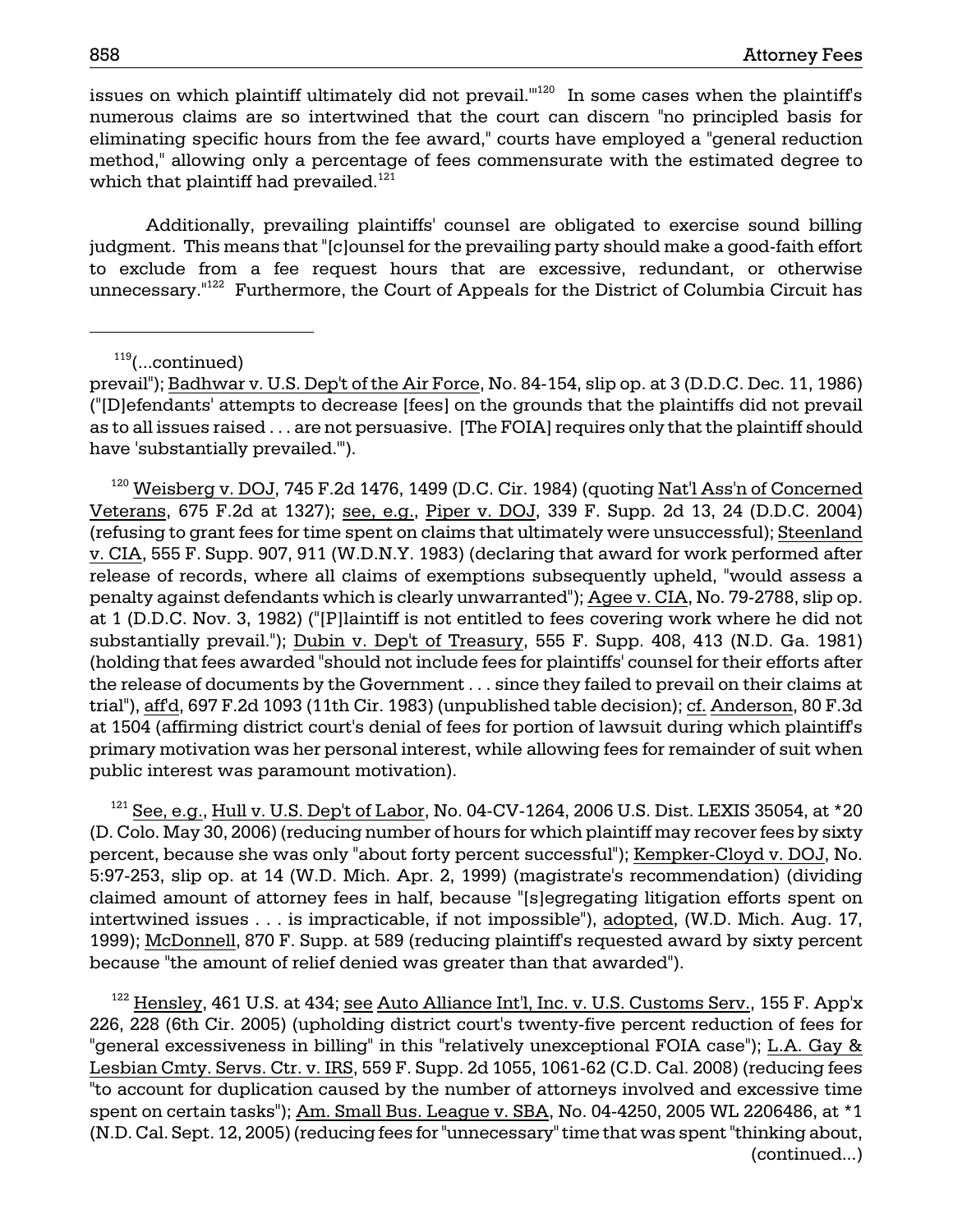admonished that "[s]ome expense items, though perhaps not unreasonable between a first class law firm and a solvent client, are not supported by indicia of reasonableness sufficient to allow us justly to tax the same against the United States." $123$  Although "contests over fees should not be permitted to evolve into exhaustive trial-type proceedings,"<sup>124</sup> when attorney fees are awarded, the hours expended by counsel for the plaintiff pursuing the fee award also are ordinarily compensable.<sup>125</sup>

To determine a reasonable hourly rate -- which has been defined "as that prevailing in the community for similar work"126 -- courts will accept affidavits from local attorneys to support hourly rate claims, but they should be couched in terms of specific market rates for particular types of litigation and they must be well supported.<sup>127</sup> The pertinent legal market,

 $122$ (...continued)

researching and drafting" fee petition); McCoy v. BOP, No. 03-383, 2005 WL 1972600, at \*3-4 (E.D. Ky. Aug. 16, 2005) (reducing fees by approximately thirty percent because some of the hours submitted were "duplicative, unnecessary to the outcome of the case, and excessive for an experienced attorney"); Smith v. Ashcroft, No. 02-CV-0043, 2005 WL 1309149, at \*4 (W.D. Mich. May 25, 2005) (reducing fees by twenty-five percent because the amount sought included compensation for "work not reasonably necessary to prosecute the case," such as "attorney time spent responding to media inquiries"); City of Detroit, No. 93-CV-72310, slip op. at 3-4 (E.D. Mich. Mar. 24, 1995) (reducing requested fees by sixty percent because city employed eight attorneys when two would have sufficed, utilized two principal litigators when one would have sufficed, and generated nearly half of all fees sought in connection with its fees petition); Assembly of Cal. v. U.S. Dep't of Commerce, No. Civ-S-91-990, 1993 WL 188328, at \*11 (E.D. Cal. May 28, 1993).

 $123$  In re North (Schultz Fee Application), 8 F.3d 847, 852 (D.C. Cir. 1993) (non-FOIA case).

 $124}$  Nat'l Ass'n of Concerned Veterans, 675 F.2d at 1324.

 $125$  See Lissner, 56 F. App'x at 331; Copeland, 641 F.2d at 896; see also Auto Alliance Int'l, 155 F. App'x at 228 (affirming district court's limitation of "fees on fees" to three percent of hours in main case, absent unusual circumstances); Or. Natural Desert Ass'n v. Gutierrez, 442 F. Supp. 2d 1096, 1102 (D. Or. 2006) (reducing "fees on fees" by fifteen percent "to match the reduction for [plaintiff's] partial success") (appeal pending); McCoy, 2005 WL 1972600, at \*3 (allowing fees for time spent "reviewing entitlement to fees and drafting the related motion"); Am. Small Bus. League, 2005 WL 2206486, at \*1 (allowing portion of fees for "time spent on the fee motion"); Nat'l Veterans Legal Servs. Program v. VA, No. 96-1740, 1999 WL 33740260, at \*5 (D.D.C. Apr. 13, 1999) (approving award of "fees-on-fees"); Assembly of Cal., 1993 WL 188328, at \*16 (E.D. Cal. May 28, 1993); Katz v. Webster, No. 82-1092, slip op. at 4-5 (S.D.N.Y. Feb. 1, 1990).

 $126$  Nat'l Ass'n of Concerned Veterans, 675 F.2d at 1323.

 $127$  See id.; Elec. Frontier Found. v. Office of the Dir. of Nat'l Intelligence, No. 07-05278, 2008 WL 2331959, at \*5 (N.D. Cal. June 4, 2008) (finding that plaintiff produced satisfactory evidence by submitting declarations from four attorneys of comparable education, expertise, experience and within the same community); McCoy, 2005 WL 1972600, at \*3 (requiring (continued...)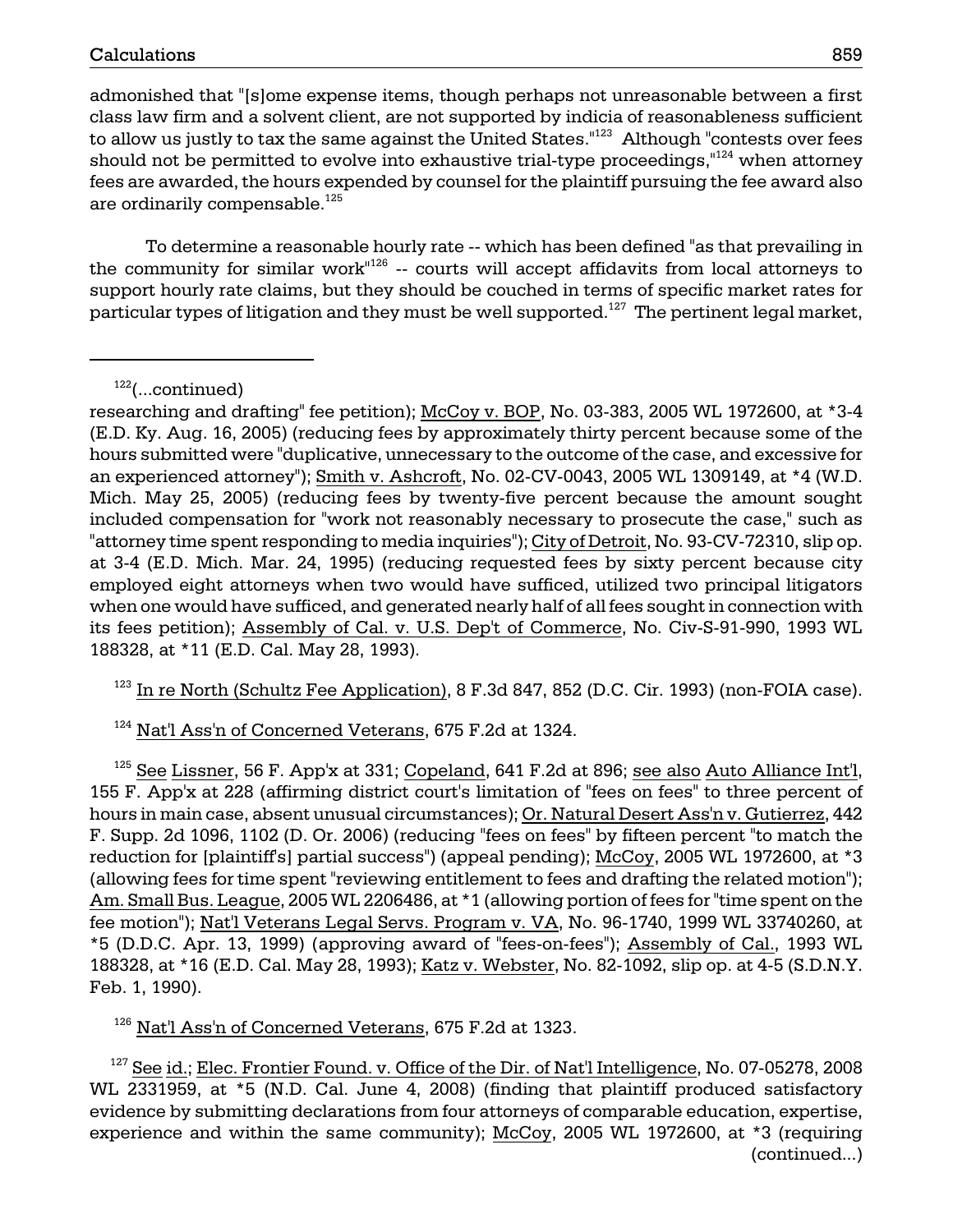for purposes of calculating legal fees, is the jurisdiction in which the district court sits. $128$ Within the D.C. Circuit, the standard rate most often employed is an updated version of the "Laffey Matrix." <sup>129</sup>

The lodestar, which is the calculation of the number of hours reasonably expended multiplied by a reasonable hourly rate, is strongly presumed to yield the reasonable fee. Indeed, the Supreme Court has clarified that contingency enhancements are not available under statutes authorizing an award of attorney fees to a "prevailing or substantially prevailing party," such as the FOIA. 130 Moreover, FOIA fee awards may not be increased to provide plaintiffs' attorneys "interest" to compensate for delays in their receipt of payments for legal services rendered.<sup>131</sup> Also, if a case has been in litigation for a prolonged period of time,

 $127$ (...continued)

<sup>128</sup> See, e.g., Auto Alliance Int'l, 155 F. App'x at 127 (affirming district court's use of market rate for judicial district within which it sits); Nw. Coal. for Alternatives to Pesticides v. Browner, 965 F. Supp. 59, 65 (D.D.C. 1997) (explaining that fees are properly calculated based on the legal market for the jurisdiction "in which the district court sits").

 $129$  Laffey v. Nw. Airlines, 746 F.2d 4, 24-25 (D.C. Cir. 1984), overruled in part on other grounds by Save Our Cumberland Mountains, Inc. v. Hodel, 857 F.2d 1516, 1524 (D.C. Cir. 1988) (en banc); see, e.g., Covington v. District of Columbia, 57 F.3d 1101, 1109 (D.C. Cir. 1995) (noting circuit court approval of use of "Laffey Matrix") (non-FOIA case); Judicial Watch, Inc. v. Bureau of Land Mgmt., 562 F. Supp. 2d 159, 175 (D.D.C. 2008) ("Courts use the Laffey matrix to determine reasonable hourly rates in calculating an appropriate award of attorney's fees.").

 $130$  City of Burlington v. Dague, 505 U.S. 557, 562 (1992) (prohibiting contingency enhancement in environmental fee-shifting statutes and noting that case law "construing what is a 'reasonable' fee applies uniformly to all [federal fee-shifting statutes]"); see Ray v. DOJ, 856 F. Supp. 1576, 1583 (S.D. Fla. 1994) (noting that "Dague calls into question the applicability of an enhancement for contingency cases," but declining to decide whether the decision also forbids a fee enhancement for "exceptional" cases by holding that this FOIA case result was not exceptional), aff'd, 87 F.3d 1250 (11th Cir. 1996); Judicial Watch, 384 F. Supp. 2d at 174 (denying a request for an enhancement, because the plaintiff failed to explain "why the lodestar does not offer sufficient compensation"); Assembly of Cal., 1993 WL 188328, at \*14 (refusing to grant approval for any upward adjustment in lodestar calculation).

 $131$  See Library of Cong. v. Shaw, 478 U.S. 310, 314 (1986) ("In the absence of express congressional consent to the award of interest separate from a general waiver of immunity to suit, the United States is immune from an interest award."); Weisberg v. DOJ, 848 F.2d 1265, (continued...)

plaintiff to verify reasonableness of requested hourly rate by submitting "one or more affidavits from area attorneys who are experienced in and familiar with reasonable hourly rates in similar cases"); Inst. for Wildlife Prot. v. U.S. Fish & Wildlife Serv., No. 02-6178, slip op. at 5 (D. Or. Dec. 3, 2003) (reducing plaintiff's claimed hourly rate due to counsel's lack of FOIA experience and noncomplexity of case); Confederated Tribes v. Babbitt, No. 96-197, slip op. at 3 (D. Or. Sept. 30, 1997) (rejecting plaintiff's proposed use of area market rate for calculation of fees because plaintiff's attorneys in fact contracted to work for their client at substantially lower rate).